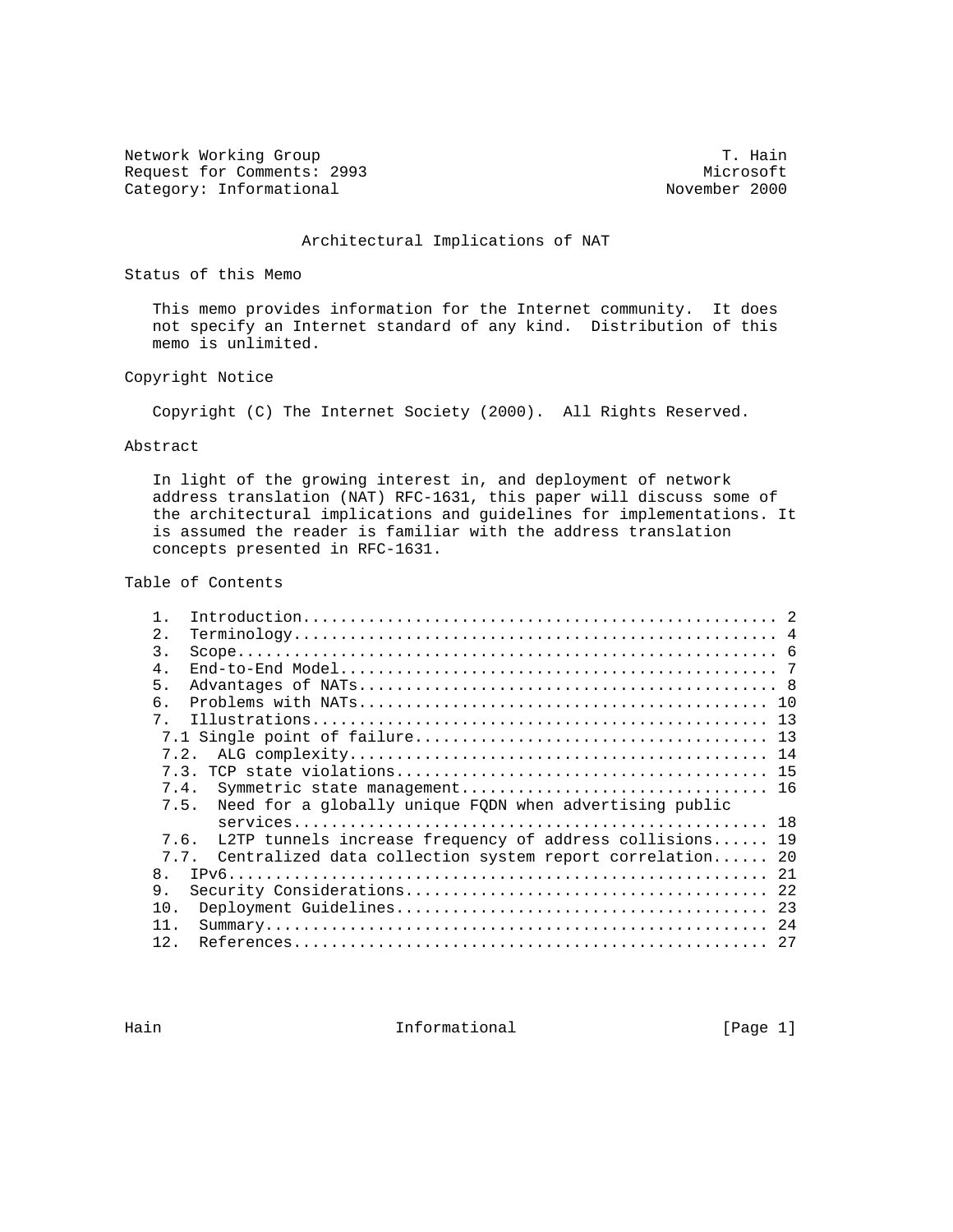# 1. Introduction

 Published in May 1994, written by K. Egevang and P. Francis, RFC-1631 [2] defined NAT as one means to ease the growth rate of IPv4 address use. But the authors were worried about the impact of this technology. Several places in the document they pointed out the need to experiment and see what applications may be adversely affected by NAT's header manipulations, even before there was any significant operational experience. This is further evidenced in a quote from the conclusions: 'NAT has several negative characteristics that make it inappropriate as a long term solution, and may make it inappropriate even as a short term solution.'

 Now, six years later and in spite of the prediction, the use of NATs is becoming widespread in the Internet. Some people are proclaiming NAT as both the short and long term solution to some of the Internet's address availability issues and questioning the need to continue the development of IPv6. The claim is sometimes made that NAT 'just works' with no serious effects except on a few legacy applications. At the same time others see a myriad of difficulties caused by the increasing use of NAT.

 The arguments pro & con frequently take on religious tones, with each side passionate about its position.

- Proponents bring enthusiasm and frequently cite the most popular applications of Mail & Web services as shining examples of NAT transparency. They will also point out that NAT is the feature that finally breaks the semantic overload of the IP address as both a locator and the global endpoint identifier (EID).
- An opposing view of NAT is that of a malicious technology, a weed which is destined to choke out continued Internet development. While recognizing there are perceived address shortages, the opponents of NAT view it as operationally inadequate at best, bordering on a sham as an Internet access solution. Reality lies somewhere in between these extreme viewpoints.

 In any case it is clear NAT affects the transparency of end-to-end connectivity for transports relying on consistency of the IP header, and for protocols which carry that address information in places other than the IP header. Using a patchwork of consistently configured application specific gateways (ALG's), endpoints can work around some of the operational challenges of NAT. These operational challenges vary based on a number of factors including network and

Hain Informational [Page 2]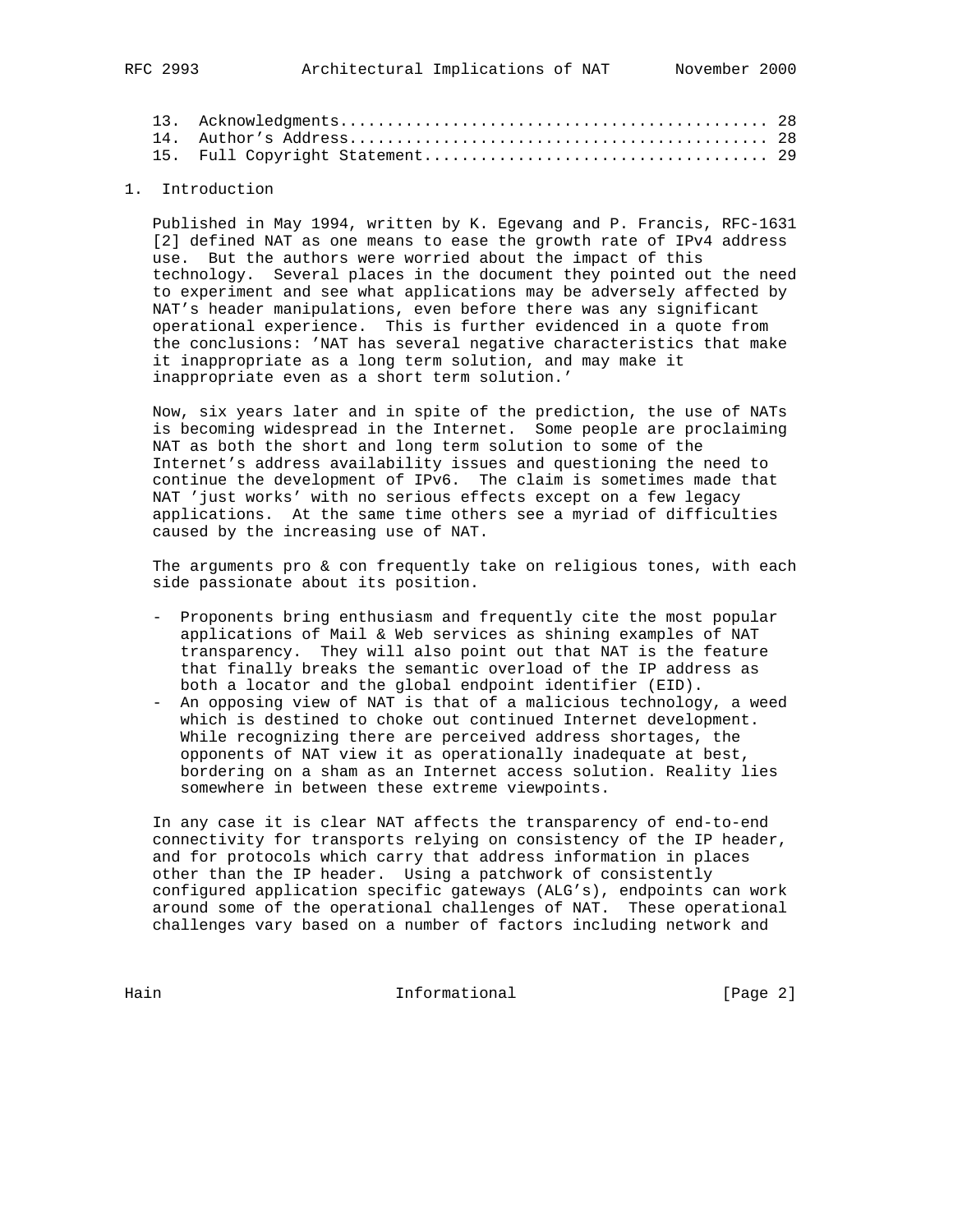application topologies and the specific applications in use. It can be relatively easy to deal with the simplest case, with traffic between two endpoints running over an intervening network with no parallel redundant NAT devices. But things can quickly get quite complicated when there are parallel redundant NAT devices, or where there are more distributed and multi-point applications like multi party document sharing. The complexity of coordinating the updates necessary to work around NAT grows geometrically with the number of endpoints. In a large environment, this may require concerted effort to simultaneously update all endpoints of a given application or service.

 The architectural intent of NAT is to divide the Internet into independent address administrations, (also see "address realms", RFC-2663 [3]) specifically facilitating casual use of private address assignments RFC-1918 [4]. As noted by Carpenter, et al RFC-2101 [5], once private use addresses were deployed in the network, addresses were guaranteed to be ambiguous. For example, when simple NATs are inserted into the network, the process of resolving names to or from addresses becomes dependent on where the question was asked. The result of this division is to enforce a client/server architecture (vs. peer/peer) where the servers need to exist in the public address realm.

 A significant factor in the success of the Internet is the flexibility derived from a few basic tenets. Foremost is the End to-End principle (discussed further below), which notes that certain functions can only be performed in the endpoints, thus they are in control of the communication, and the network should be a simple datagram service that moves bits between these points. Restated, the endpoint applications are often the only place capable of correctly managing the data stream. Removing this concern from the lower layer packet-forwarding devices streamlines the forwarding process, contributing to system-wide efficiency.

 Another advantage is that the network does not maintain per connection state information. This allows fast rerouting around failures through alternate paths and to better scaling of the overall network. Lack of state also removes any requirement for the network nodes to notify each other as endpoint connections are formed or dropped. Furthermore, the endpoints are not, and need not be, aware of any network components other than the destination, first hop router(s), and an optional name resolution service. Packet integrity is preserved through the network, and transport checksums and any address-dependent security functions are valid end-to-end.

Hain **Informational** Informational [Page 3]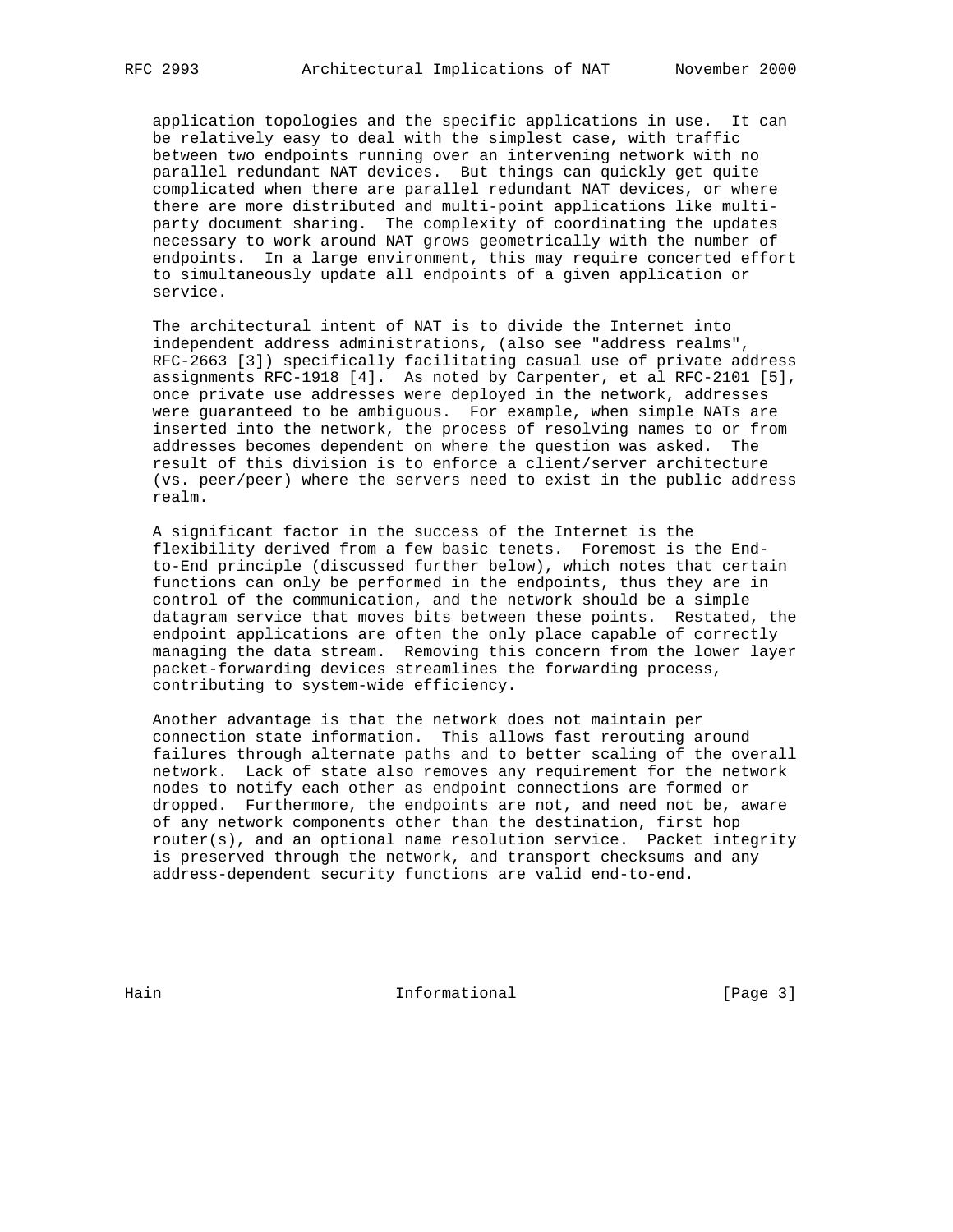NAT devices (particularly the NAPT variety) undermine most of these, basic advantages of the end-to-end model, reducing overall flexibility, while often increasing operational complexity and impeding diagnostic capabilities. NAT variants such as RSIP [6] have recently been proposed to address some of the end-to-end concerns. While these proposals may be effective at providing the private node with a public address (if ports are available), they do not eliminate several issues like network state management, upper layer constraints like TCP\_TIME\_WAIT state, or well-known-port sharing. Their port multiplexing variants also have the same DNS limitations as NAPT, and each host requires significant stack modifications to enable the technology (see below).

 It must be noted that firewalls also break the end-to-end model and raise several of the same issues that NAT devises do, while adding a few of their own. But one operational advantage with firewalls is that they are generally installed into networks with the explicit intent to interfere with traffic flow, so the issues are more likely to be understood or at least looked at if mysterious problems arise. The same issues with NAT devices can sometimes be overlooked since NAT devices are frequently presented as transparent to applications.

 One thing that should be clearly stated up front is, that attempts to use a variant of NAT as a simple router replacement may create several significant issues that should be addressed before deployment. The goal of this document is to discuss these with the intent to raise awareness.

2. Terminology

 Recognizing that many of these terms are defined in detail in RFC 2663 [3], the following are summaries as used in this document.

 NAT - Network Address Translation in simple form is a method by which IP addresses are mapped from one address administration to another. The NAT function is unaware of the applications traversing it, as it only looks at the IP headers.

 ALG - Application Layer Gateway: inserted between application peers to simulate a direct connection when some intervening protocol or device prevents direct access. It terminates the transport protocol, and may modify the data stream before forwarding.

 NAT/ALG - combines ALG functions with simple NAT. Generally more useful than pure NAT, because it embeds components for specific applications that would not work through a pure NAT.

Hain **Informational Informational Example 1** [Page 4]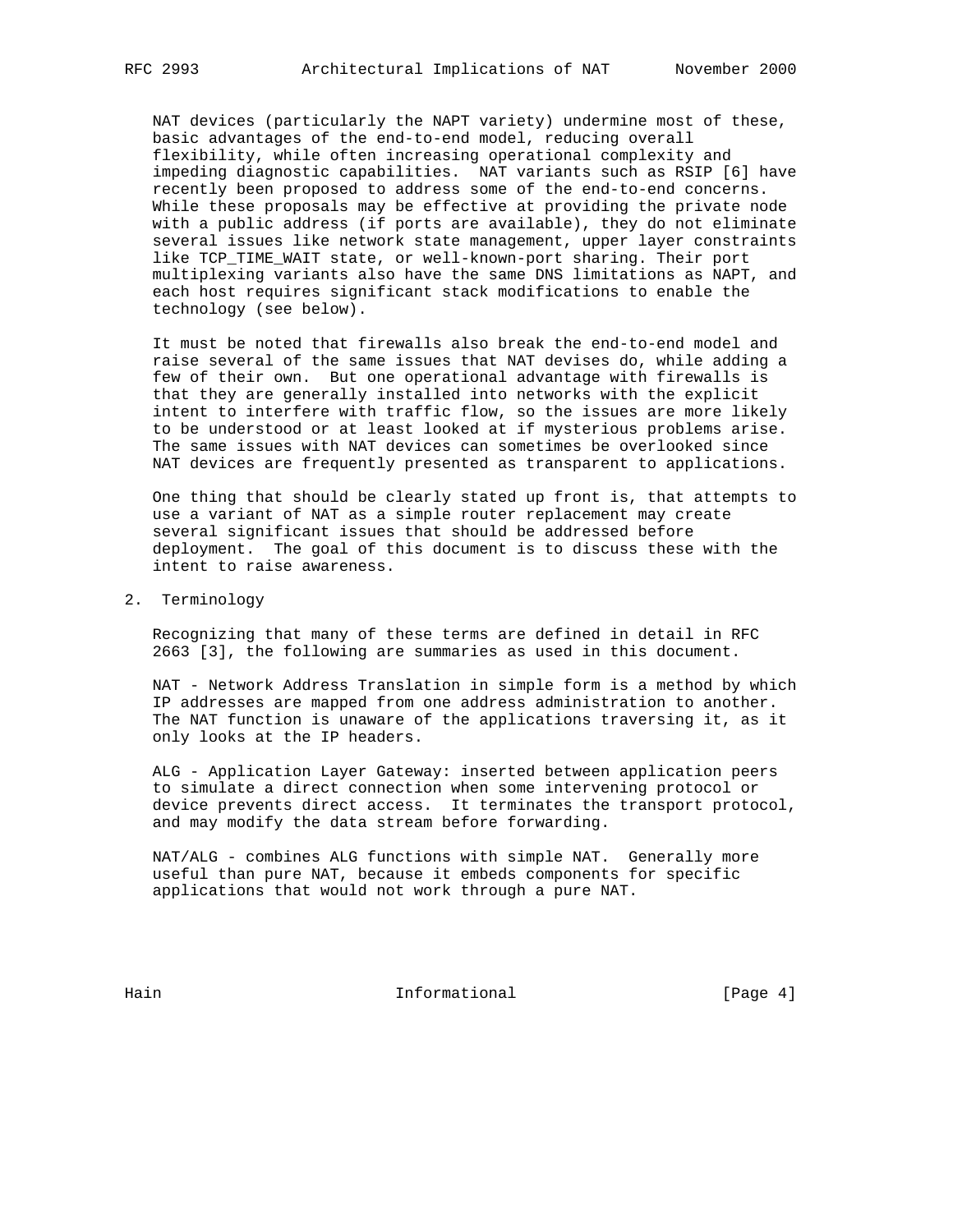DNS/ALG - a special case of the NAT/ALG, where an ALG for the DNS service interacts with the NAT component to modify the contents of a DNS response.

 Firewall - access control point that may be a special case of an ALG, or packet filter.

 Proxy - A relay service designed into a protocol, rather than arbitrarily inserted. Unlike an ALG, the application on at least one end must be aware of the proxy.

 Static NAT - provides stable one-to-one mapping between address spaces.

 Dynamic NAT - provides dynamic mapping between address spaces normally used with a relatively large number of addresses on one side (private space) to a few addresses on the other (public space).

 NAPT - Network Address Port Translation accomplishes translation by multiplexing transport level identifiers of multiple addresses from one side, simultaneously into the transport identifiers of a single address on the other. See 4.1.2 of RFC-2663. This permits multiple endpoints to share and appear as a single IP address.

 RSIP - Realm Specific IP allows endpoints to acquire and use the public address and port number at the source. It includes mechanisms for the private node to request multiple resources at once. RSIP clients must be aware of the address administration boundaries, which specific administrative area its peer resides in for each application, and the topology for reaching the peer. To complete a connection, the private node client requests one or more addresses and/or ports from the appropriate RSIP server, then initiates a connection via that RSIP server using the acquired public resources. Hosts must be updated with specific RSIP software to support the tunneling functions.

 VPN - For purposes of this document, Virtual Private Networks technically treat an IP infrastructure as a multiplexing substrate, allowing the endpoints to build virtual transit pathways, over which they run another instance of IP. Frequently the 2nd instance of IP uses a different set of IP addresses.

 AH - IP Authentication Header, RFC-2401 [7], which provides data integrity, data origin authentication, and an optional anti-replay service.

Hain **Informational** Informational [Page 5]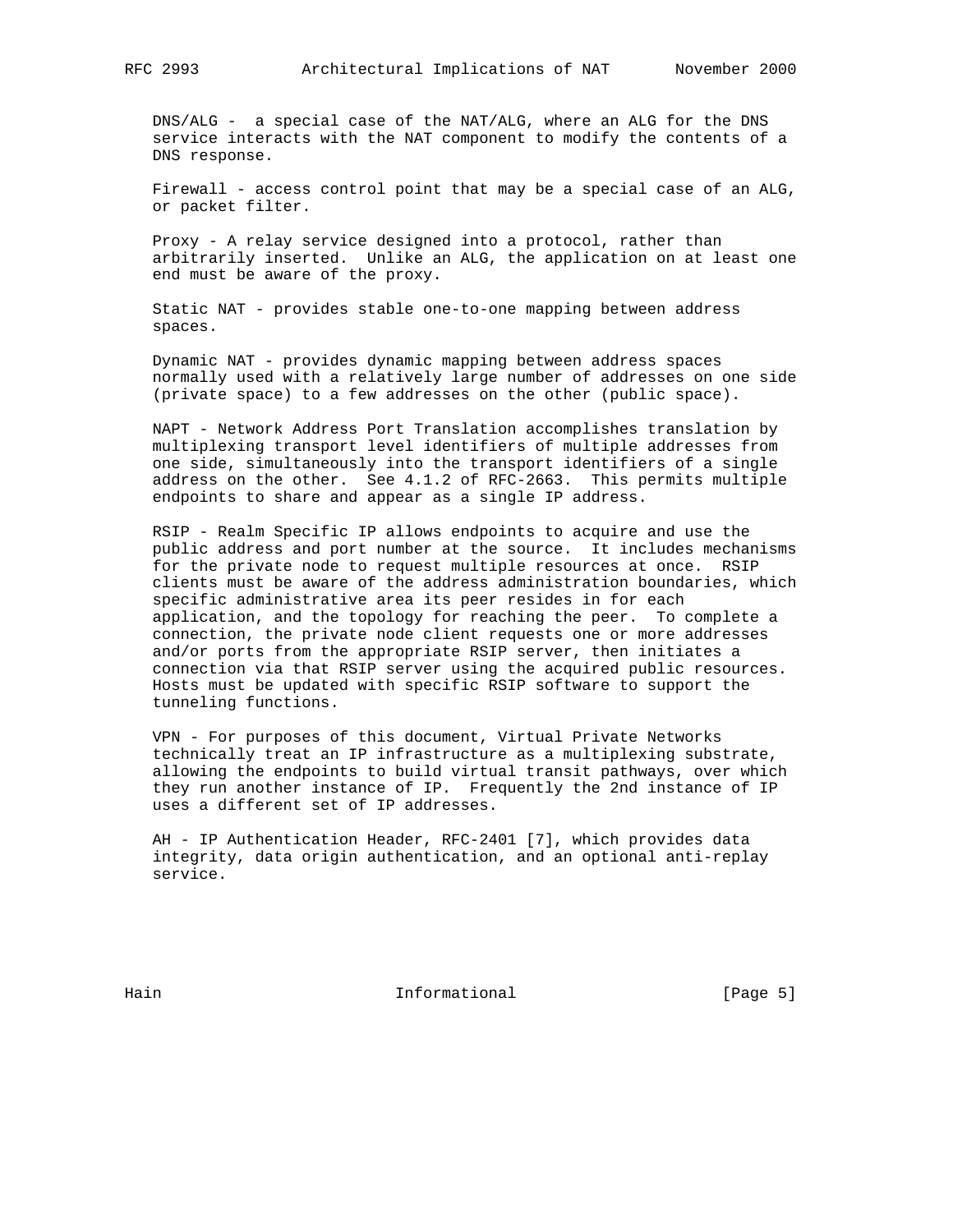ESP - Encapsulating Security Payload protocol, RFC 2401, may provide data confidentiality (encryption), and limited traffic flow confidentiality. It also may provide data integrity, data origin authentication, and an anti-replay service.

 Address administration - coordinator of an address pool assigned to a collection of routers and end systems.

 Addressing realm - a collection of routers and end systems exchanging locally unique location knowledge. (Further defined in RFC-2663 NAT Terminology.) NAT is used a means to distribute address allocation authority and provide a mechanism to map addresses from one address administration into those of another administration.

# 3. Scope

 In discussing the architectural impact of NATs on the Internet, the first task is defining the scope of the Internet. The most basic definition is; a concatenation of networks built using IETF defined technologies. This simple description does not distinguish between the public network known as the Internet, and the private networks built using the same technologies (including those connected via NAT). Rekhter, et al in RFC-1918 defined hosts as public when they need network layer access outside the enterprise, using a globally unambiguous address. Those that need limited or no access are defined as private. Another way to view this is in terms of the transparency of the connection between any given node and the rest of the Internet.

 The ultimate resolution of public or private is found in the intent of the network in question. Generally, networks that do not intend to be part of the greater Internet will use some screening technology to insert a barrier. Historically barrier devices between the public and private networks were known as Firewalls or Application Gateways, and were managed to allow approved traffic while blocking everything else. Increasingly, part of the screening technology is a NAT, which manages the network locator between the public and private-use address spaces, and then, using ALGs adds support for protocols that are incompatible with NAT. (Use of NAT within a private network is possible, and is only addressed here in the context that some component of the private network is used as a common transit service between the NAT attached stubs.)

 RFC-1631 limited the scope of NAT discussions to stub appendages of a public Internet, that is, networks with a single connection to the rest of the Internet. The use of NAT in situations in which a network has multiple connections to the rest of the Internet is significantly more complex than when there is only a single

Hain Informational [Page 6]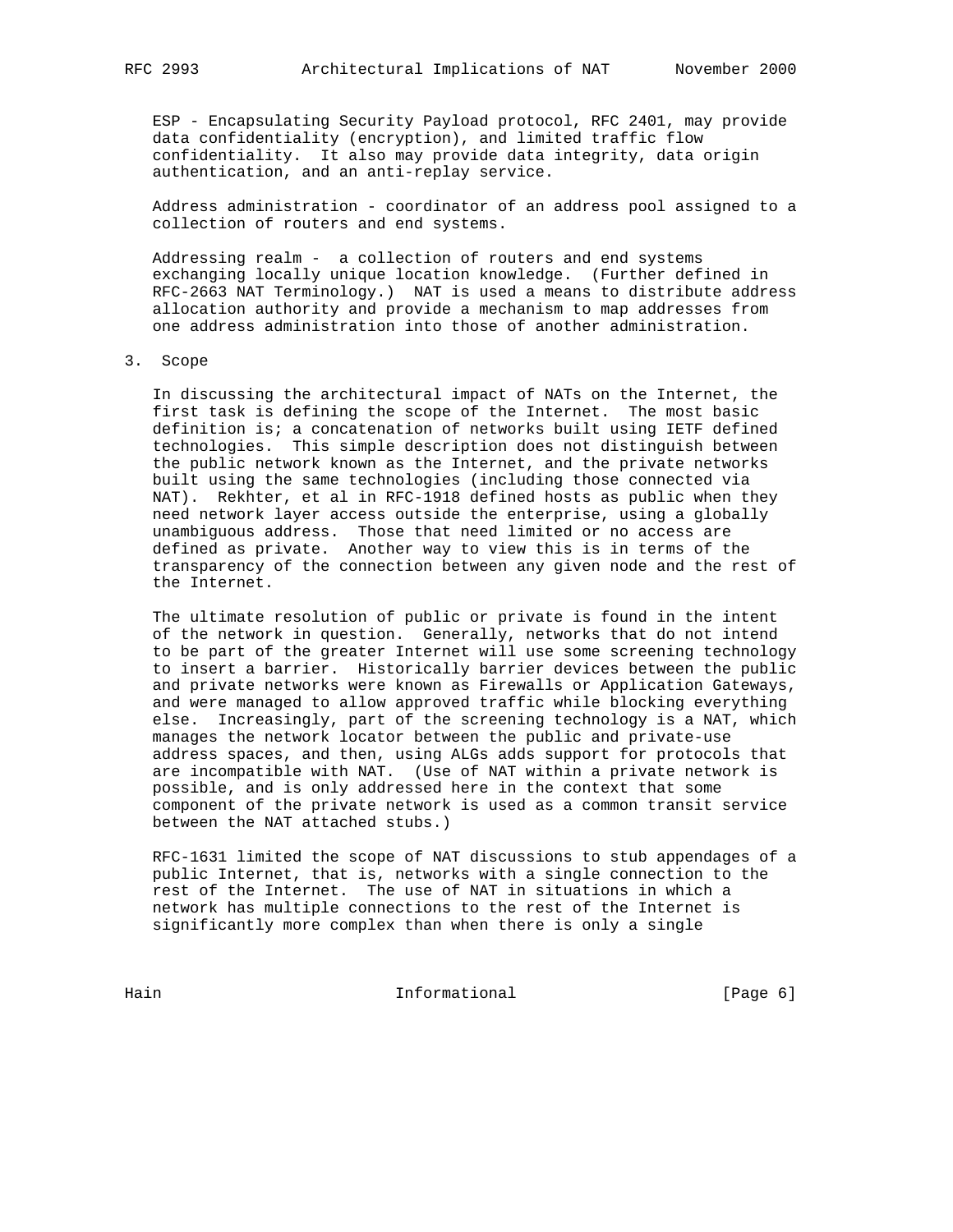connection since the NATs have to be coordinated to ensure that they have a consistent understanding of address mapping for each individual device.

4. End-to-End Model

 The concept of the End-to-End model is reviewed by Carpenter in Internet Transparency [8]. One of the key points is "state should be maintained only in the endpoints, in such a way that the state can only be destroyed when the endpoint itself breaks"; this is termed "fate-sharing". The goal behind fate-sharing is to ensure robustness. As networks grow in size, likelihood of component failures affecting a connection becomes increasingly frequent. If failures lead to loss of communication, because key state is lost, then the network becomes increasingly brittle, and its utility degrades. However, if an endpoint itself fails, then there is no hope of subsequent communication anyway. Therefore the End-to-End model argues that as much as possible, only the endpoints should hold critical state.

 For NATs, this aspect of the End-to-End model translates into the NAT becoming a critical infrastructure element: if it fails, all communication through it fails, and, unless great care is taken to assure consistent, stable storage of its state, even when it recovers the communication that was passing through it will still fail (because the NAT no longer translates it using the same mappings). Note that this latter type of failure is more severe than the failure of a router; when a router recovers, any communication that it had been forwarding previous can continue to be successfully forwarded through it.

There are other important facets to the End-to-End model:

- when state is held in the interior of the network, then traffic dependent on that state cannot be routed around failures unless somehow the state is replicated to the fail-over points, which can be very difficult to do in a consistent yet efficient and timely fashion.
- a key principle for scaling networks to large size is to push state-holding out to the edges of the network. If state is held by elements in the core of the network, then as the network grows the amount of state the elements must holds likewise grows. The capacities of the elements can become severe chokepoints and the number of connections affected by a failure also grows.
- if security state must be held inside the network (see the discussion below), then the possible trust models the network can support become restricted.

Hain **Informational** Informational [Page 7]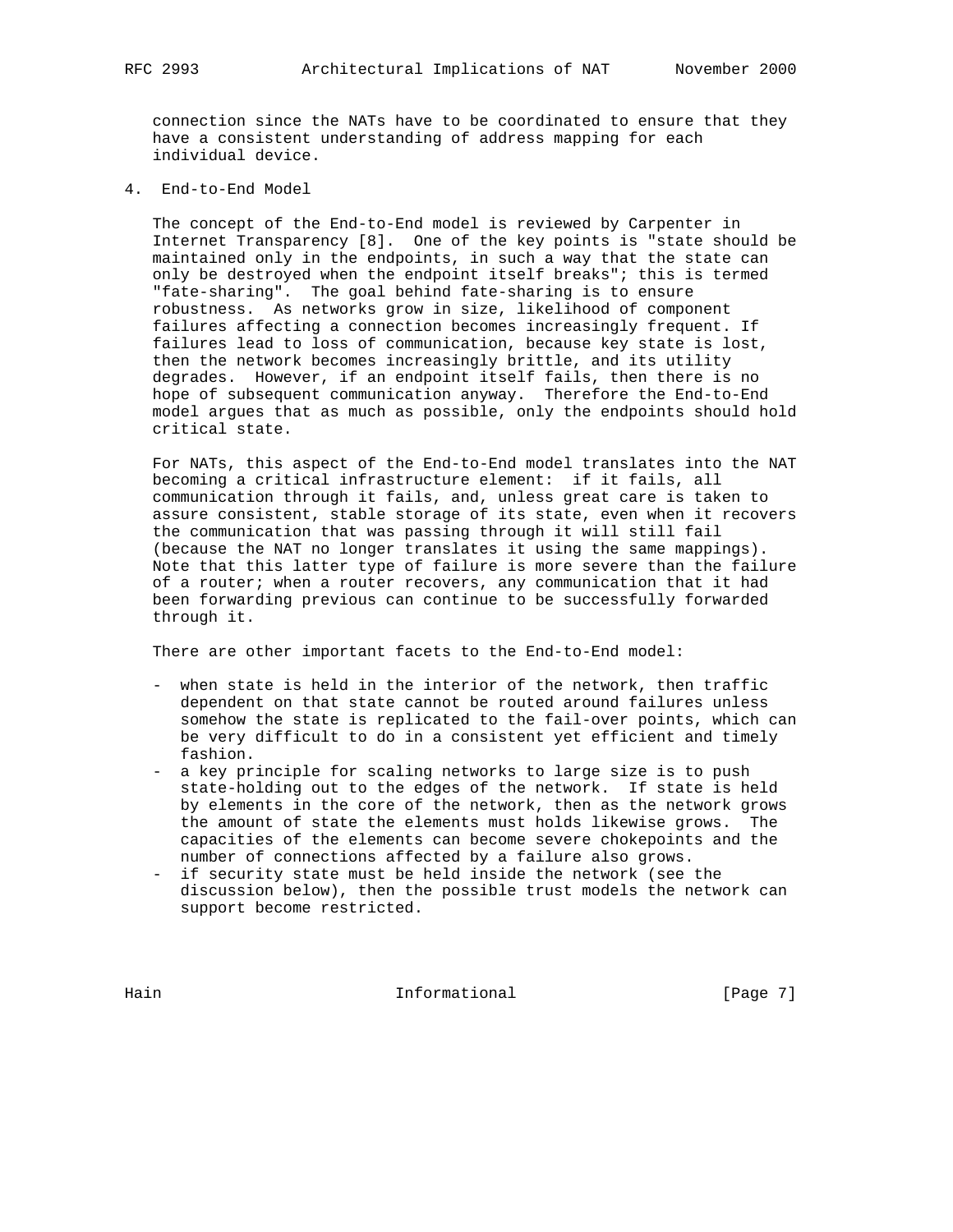A network for which endpoints need not trust network service providers has a great deal more security flexibility than one which does. (Picture, for example, a business traveler connecting from their hotel room back to their home office: should they have to trust the hotel's networking staff with their security keys?, or the staff of the ISP that supplies the hotel with its networking service? How about when the traveler connects over a wireless connection at an airport?)

Related to this, RFC-2101 notes:

 Since IP Security authentication headers assume that the addresses in the network header are preserved end-to-end, it is not clear how one could support IP Security-based authentication between a pair of hosts communicating through either an ALG or a NAT.

 In addition, there are distributed applications that assume that IP addresses are globally scoped, globally routable, and all hosts and applications have the same view of those addresses. Indeed, a standard technique for such applications to manage their additional control and data connections is for one host to send to another the address and port that the second host should connect to. NATs break these applications. Similarly, there are other applications that assume that all upper layer ports from a given IP address map to the same endpoint, and port multiplexing technologies like NAPT and RSIP break these. For example, a web server may desire to associate a connection to port 80 with one to port 443, but due to the possible presence of a NATPT, the same IP address no longer ensures the same host.

 Limiting such applications is not a minor issue: much of the success of the Internet today is due to the ease with which new applications can run on endpoints without first requiring upgrades to infrastructure elements. If new applications must have the NATs upgraded in order to achieve widespread deployment, then rapid deployment is hindered, and the pace of innovation slowed.

5. Advantages of NATs

 A quick look at the popularity of NAT as a technology shows that it tackles several real world problems when used at the border of a stub domain.

- By masking the address changes that take place, from either dial access or provider changes, minimizes impact on the local network by avoiding renumbering.
- Globally routable addresses can be reused for intermittent access customers. This pushes the demand for addresses towards the number of active nodes rather than the total number of nodes.

Hain Informational [Page 8]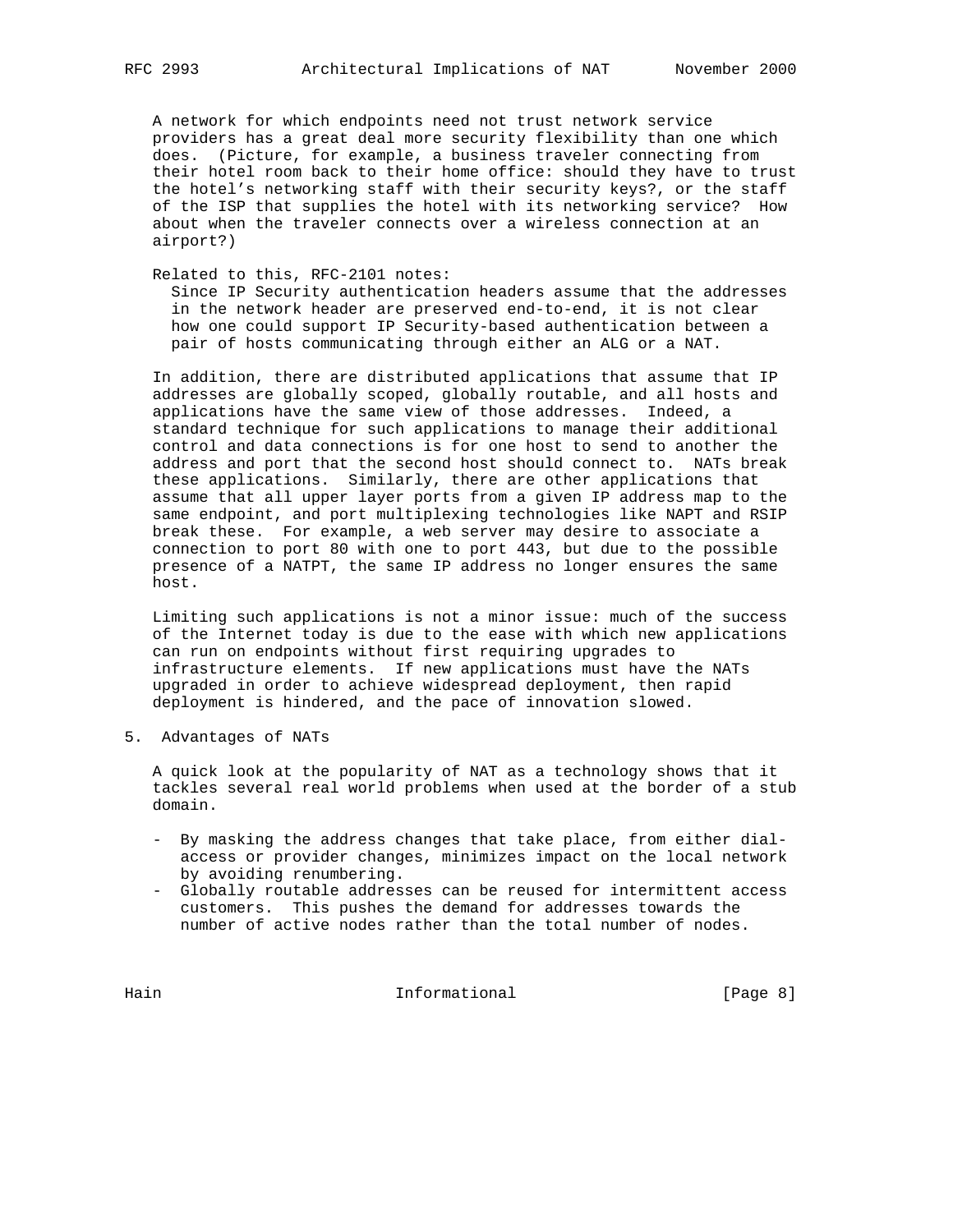- There is a potential that ISP provided and managed NATs would lower support burden since there could be a consistent, simple device with a known configuration at the customer end of an access interface.
- Breaking the Internet into a collection of address authorities limits the need for continual justification of allocations allows network managers to avoid the use of more advanced routing techniques such as variable length subnets.
- Changes in the hosts may not be necessary for applications that don't rely on the integrity of the packet header, or carry IP addresses in the payload.
- Like packet filtering Firewalls, NAPT, & RSIP block inbound connections to all ports until they are administratively mapped.

 Taken together these explain some of the strong motivations for moving quickly with NAT deployment. Traditional NAT [2] provides a relatively simple function that is easily understood.

 Removing hosts that are not currently active lowers address demands on the public Internet. In cases where providers would otherwise end up with address allocations that could not be aggregated, this improves the load on the routing system as well as lengthens the lifetime of the IPv4 address space. While reclaiming idle addresses is a natural byproduct of the existing dynamic allocation, dial access devices, in the dedicated connection case this service could be provided through a NAT. In the case of a NAPT, the aggregation potential is even greater as multiple end systems share a single public address.

 By reducing the potential customer connection options and minimizing the support matrix, it is possible that ISP provided NATs would lower support costs.

 Part of the motivation for NAT is to avoid the high cost of renumbering inherent in the current IPv4 Internet. Guidelines for the assignment of IPv4 addresses RFC-2050 [9] mean that ISP customers are currently required to renumber their networks if they want to switch to a new ISP. Using a NAT (or a firewall with NAT functions) means that only the Internet facing IP addresses must be changed and internal network nodes do not need to be reconfigured. Localizing address administration to the NAT minimizes renumbering costs, and simultaneously provides for a much larger local pool of addresses than is available under current allocation guidelines. (The registry guidelines are intended to prolong the lifetime of the IPv4 address space and manage routing table growth, until IPv6 is ready or new routing technology reduces the pressure on the routing table. This is accomplished by managing allocations to match actual demand and to enforce hierarchical addressing. An unfortunate byproduct of the

Hain Informational [Page 9]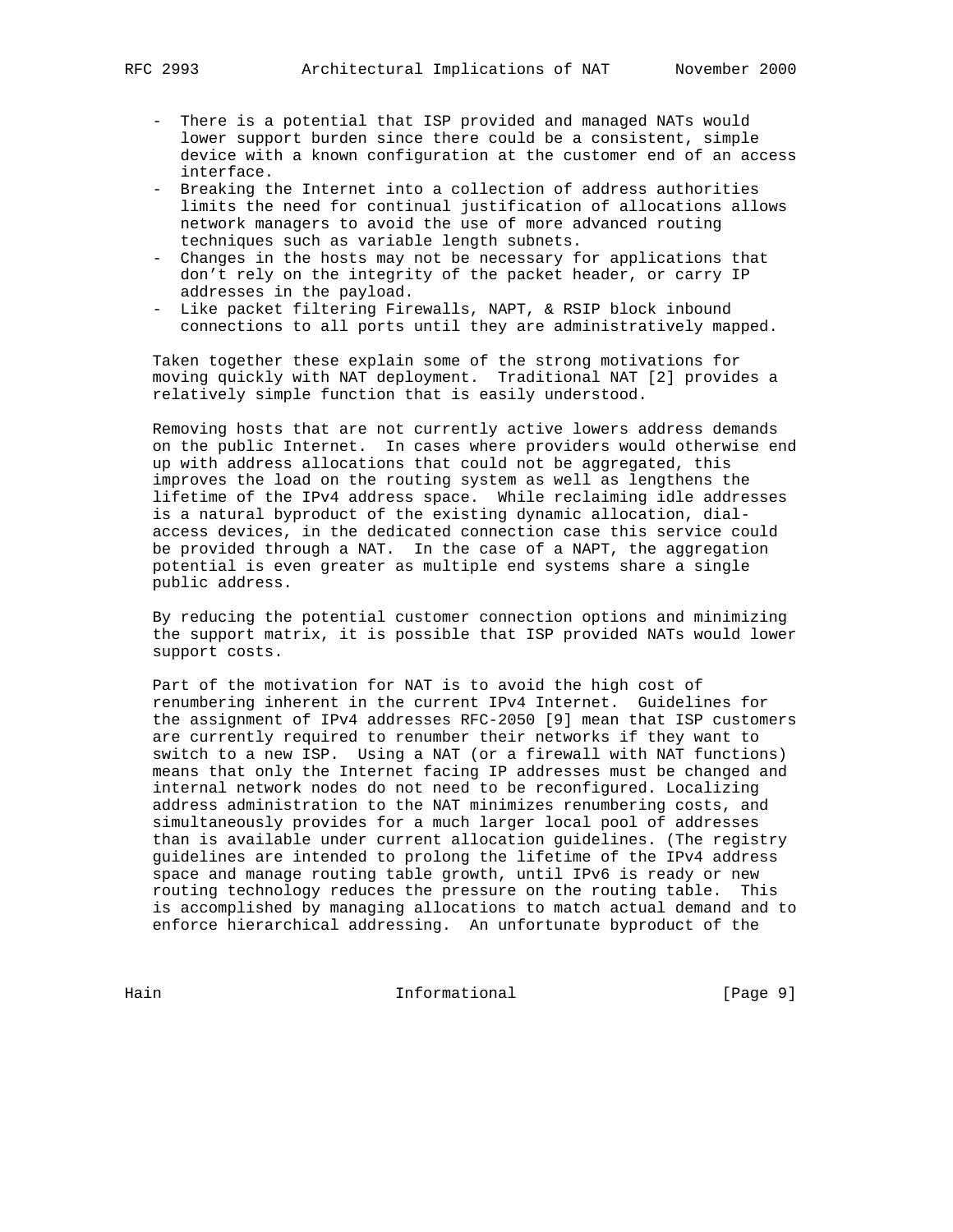current guidelines is that they may end up hampering growth in areas where it is difficult to sort out real need from potential hoarding.) NAT is effective at masking provider switching or other requirements to change addresses, thus mitigates some of the growth issues.

 NAT deployments have been raising the awareness of protocol designers who are interested in ensuring that their protocols work end-to-end. Breaking the semantic overload of the IP address will force applications to find a more appropriate mechanism for endpoint identification and discourage carrying the locator in the data stream. Since this will not work for legacy applications, RFC-1631 discusses how to look into the packet and make NAT transparent to the application (i.e.: create an application gateway). This may not be possible for all applications (such as IP based authentication in SNMP), and even with application gateways in the path it may be necessary to modify each end host to be aware when there are intermediaries modifying the data.

 Another popular practice is hiding a collection of hosts that provide a combined service behind a single IP address (i.e.: web host load sharing). In many implementations this is architecturally a NAT, since the addresses are mapped to the real destination on the fly. When packet header integrity is not an issue, this type of virtual host requires no modifications to the remote applications since the end client is unaware of the mapping activity. While the virtual host has the CPU performance characteristics of the total set of machines, the processing and I/O capabilities of the NAT/ALG device bound the overall performance as it funnels the packets back and forth.

# 6. Problems with NATs

- NATs break the flexible end-to-end model of the Internet.
- NATs create a single point where fates are shared, in the device maintaining connection state and dynamic mapping information.
- NATs complicate the use of multi-homing by a site in order to increase the reliability of their Internet connectivity. (While single routers are a point of fate sharing, the lack of state in a router makes creating redundancy trivial. Indeed, this is on of the reasons why the Internet protocol suite developed using a connectionless datagram service as its network layer.)
- NATs inhibit implementation of security at the IP level.
- NATs enable casual use of private addresses. These uncoordinated addresses are subject to collisions when companies using these addresses merge or want to directly interconnect using VPNs.
- NATs facilitate concatenating existing private name spaces with the public DNS.

Hain **Informational Informational** [Page 10]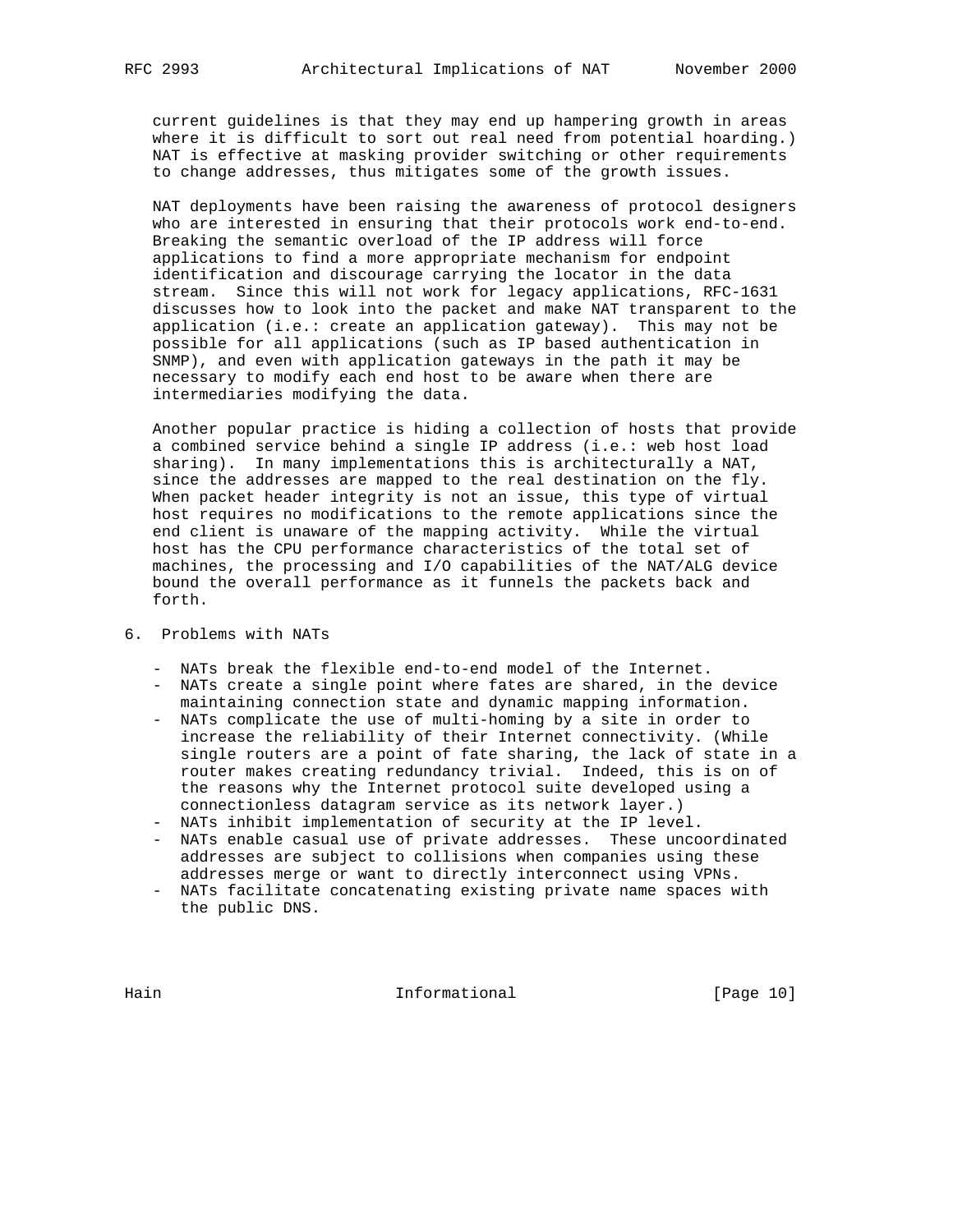- 
- Port versions (NAPT and RSIP) increase operational complexity when publicly published services reside on the private side.
- NATs complicated or may even invalidate the authentication mechanism of SNMPv3.
- Products may embed a NAT function without identifying it as such.

 By design, NATs impose limitations on flexibility. As such, extended thought about the introduced complications is called for. This is especially true for products where the NAT function is a hidden service, such as load balancing routers that re-write the IP address to other public addresses. Since the addresses may be all in publicly administered space these are rarely recognized as NATs, but they break the integrity of the end-to-end model just the same.

 NATs place constraints on the deployment of applications that carry IP addresses (or address derivatives) in the data stream, and they operate on the assumption that each session is independent. However, there are applications such as FTP and H.323 that use one or more control sessions to set the characteristics of the follow-on sessions in their control session payload. Other examples include SNMP MIBs for configuration, and COPS policy messages. Applications or protocols like these assume end-to-end integrity of addresses and will fail when traversing a NAT. (TCP was specifically designed to take advantage of, and reuse, the IP address in combination with its ports for use as a transport address.) To fix how NATs break such applications, an Application Level Gateway needs to exist within or alongside each NAT. An additional gateway service is necessary for each application that may imbed an address in the data stream. The NAT may also need to assemble fragmented datagrams to enable translation of the application stream, and then adjust TCP sequence numbers, prior to forwarding.

 As noted earlier, NATs break the basic tenet of the Internet that the endpoints are in control of the communication. The original design put state control in the endpoints so there would be no other inherent points of failure. Moving the state from the endpoints to specific nodes in the network reduces flexibility, while it increases the impact of a single point failure. See further discussion in Illustration 1 below.

 In addition, NATs are not transparent to all applications, and managing simultaneous updates to a large array of ALGs may exceed the cost of acquiring additional globally routable addresses. See further discussion in Illustration 2 below.

 While RSIP addresses the transparency and ALG issues, for the specific case of an individual private host needing public access, there is still a node with state required to maintain the connection.

Hain Informational [Page 11]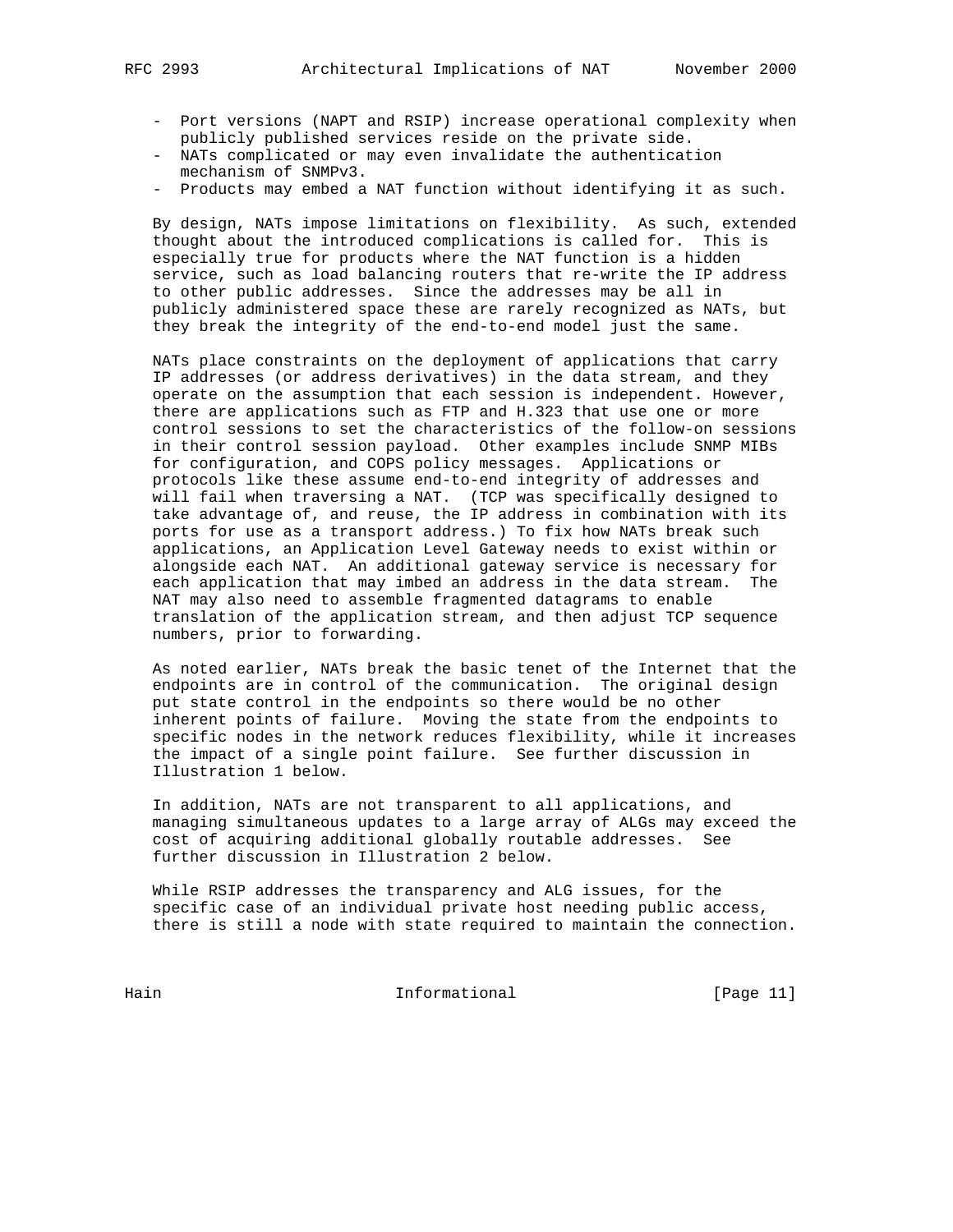Dynamic NAT and RSIP will eventually violate higher layer assumptions about address/port number reuse as defined in RFC-793 [10] RFC-1323 [11]. The TCP state, TCP\_TIME\_WAIT, is specifically designed to prevent replay of packets between the 4-tuple of IP and port for a given IP address pair. Since the TCP state machine of a node is unaware of any previous use of RSIP, its attempt to connect to the same remote service that its neighbor just released (which is still in TCP\_TIME\_WAIT) may fail, or with a larger sequence number may open the prior connection directly from TCP\_TIME\_WAIT state, at the loss of the protection afforded by the TCP\_TIME\_WAIT state (further discussion in 2.6 of RFC-2663 [3]).

 For address translators (which do not translate ports) to comply with the TCP\_TIME\_WAIT requirements, they must refrain from assigning the same address to a different host until a period of 2\*MSL has elapsed since the last use of the address, where MSL is the Maximum Segment Lifetime defined in RFC-793 as two minutes. For address-and-port translators to comply with this requirement, they similarly must refrain from assigning the same host/port pair until 2\*MSL has elapsed since the end of its first use. While these requirements are simple to state, they can place a great deal of pressure on the NAT, because they temporarily reduce the pool of available addresses and ports. Consequently, it will be tempting or NAT implementers to ignore or shorten the TCP\_TIME\_WAIT requirements, at the cost of some of TCP's strong reliability. Note that in the case where the strong reliability is in fact compromised by the appearance of an old packet, the failure can manifest itself as the receiver accepting incorrect data. See further discussion in Illustration 3 below.

 It is sometimes argued that NATs simply function to facilitate "routing realms", where each domain is responsible for finding addresses within its boundaries. Such a viewpoint clouds the limitations created by NAT with the better-understood need for routing management. Compartmentalization of routing information is correctly a function of routing protocols and their scope of application. NAT is simply a means to distribute address allocation authority and provide a mechanism to map addresses from one address realm into those of another realm.

 In particular, it is sometimes erroneously believed that NATs serve to provide routing isolation. In fact, if someone were to define an OSPF ALG it would actually be possible to route across a NAT boundary. Rather than NAT providing the boundary, it is the experienced operators who know how to limit network topology that serve to avoid leaking addresses across a NAT. This is an operational necessity given the potential for leaked addresses to introduce inconsistencies into the public infrastructure.

Hain Informational [Page 12]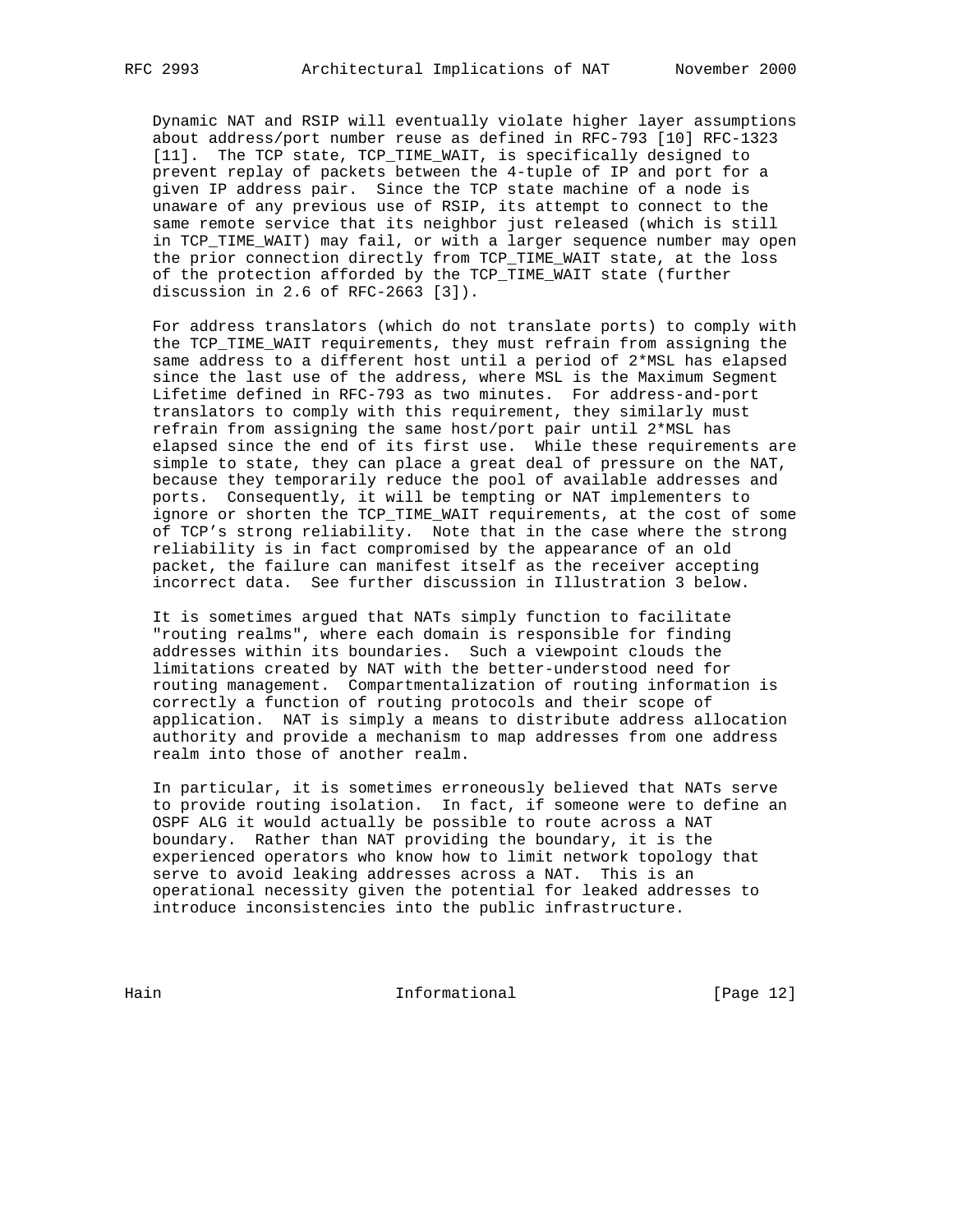One of the greatest concerns from the explosion of NATs is the impact on the fledgling efforts at deploying network layer end-to-end IP security. One fundamental issue for IPSec is that with both AH and ESP, the authentication check covers the TCP/UDP checksum (which in turn covers the IP address). When a NAT changes the IP address, the checksum calculation will fail, and therefore authentication is guaranteed to fail. Attempting to use the NAT as a security boundary fails when requirement is end-to-end network layer encryption, since only the endpoints have access to the keys. See further discussion in Illustration 4 below.

 Finally, while the port multiplexing variants of NAT (popular because they allow Internet access through a single address) work modestly well for connecting private hosts to public services, they create management problems for applications connecting from public toward private. The concept of a well-known port is undermined because only one private side system can be mapped through the single public-side port number. This will affect home networks, when applications like multi-player Internet games can only be played on one system at a time. It will also affect small businesses when only one system at a time can be operated on the standard port to provide web services. These may sound like only medium-grade restrictions for the present, but as a basic property of the Internet, not to change years into the future, it is highly undesirable. The issue is that the public toward private usage requires administrative mapping for each target prior to connection. If the ISP chooses to provide a standardized version of these to lower configuration options, they may find the support costs of managing the ALGs will exceed the cost of additional address space. See further discussion in Illustration 6 below.

# 7. Illustrations

# 7.1 Single point of failure

 A characteristic of stateful devices like NATs is the creation of a single point of failure. Attempts to avoid this by establishing redundant NATs, creates a new set of problems related to timely communication of the state, and routing related failures. This encompasses several issues such as update frequency, performance impact of frequent updates, reliability of the state update transaction, a-priori knowledge of all nodes needing this state information, and notification to end nodes of alternatives. (This notification could be accomplished with a routing protocol, which might require modifications to the hosts so they will listen.)

Hain **Informational Informational** [Page 13]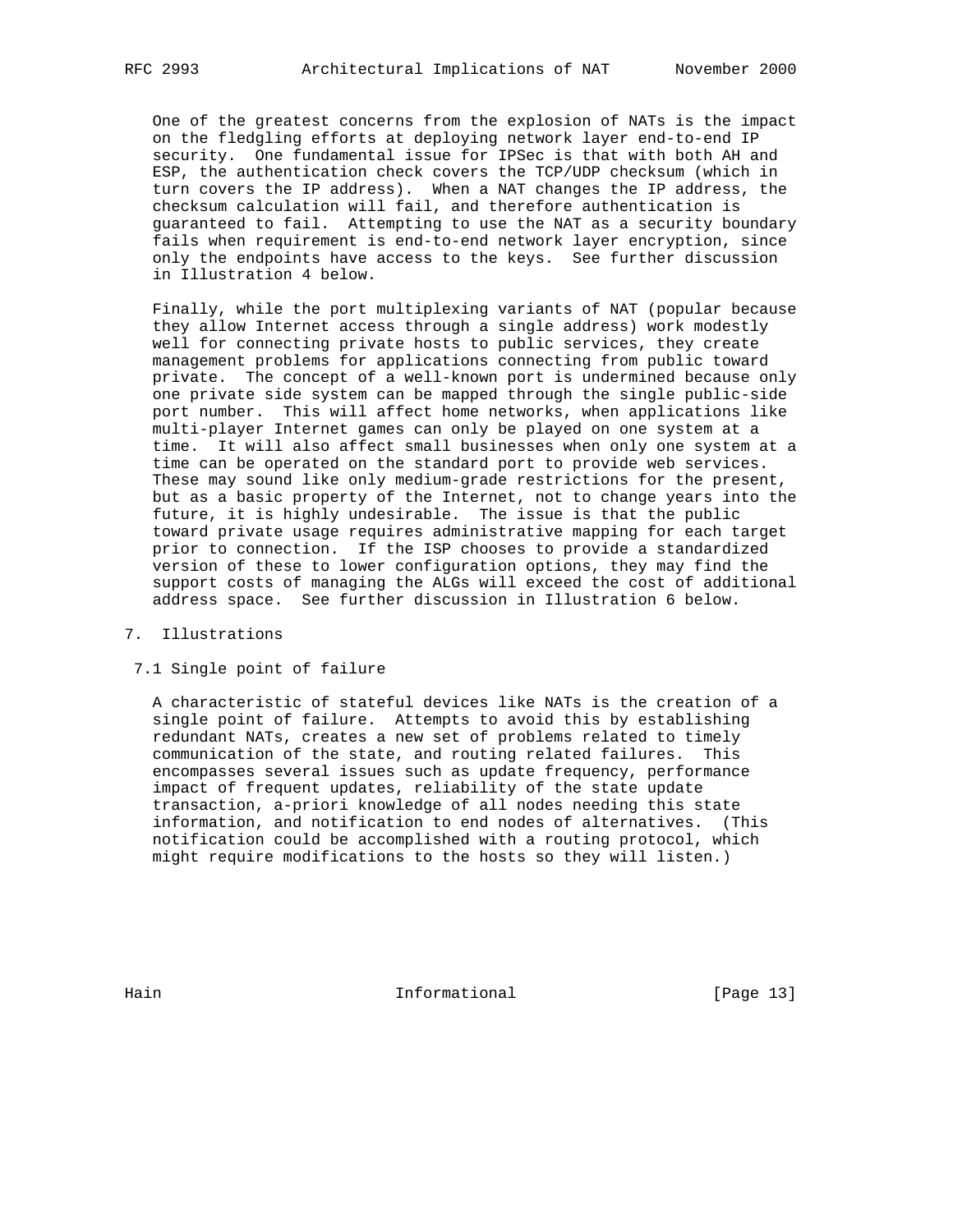

Illustration 1

In the traditional case where Access Device (AD)  $1 \& 2$  are routers, the single point of failure is the end Host, and the only effort needed to maintain the connections through a router or link failure is a simple routing update from the surviving router. In the case where the ADs are a NAT variant there will be connection state maintained in the active path that would need to be shared with alternative NATs. When the Hosts have open connections through either NAT, and it fails, the application connections will drop unless the state had been previously moved to the surviving NAT. The hosts will still need to acquire a routing redirect. In the case of RSIP, the public side address pool would also need to be shared between the ADs to allow movement. This sharing creates another real-time operational complexity to prevent conflicting assignments at connection setup. NAT as a technology creates a point fate sharing outside the endpoints, in direct contradiction to the original Internet design goals.

## 7.2. ALG complexity

 In the following example of a proposed corporate network, each NAT/ALG was to be one or more devices at each physical location, and there were to be multiple physical locations per diagramed connection. The logistics of simply updating software on this scale is cumbersome, even when all the devices are the same manufacturer and model. While this would also be true with routers, it would be unnecessary for all devices to run a consistent version for an application to work across an arbitrary path.

Hain **Informational Informational** [Page 14]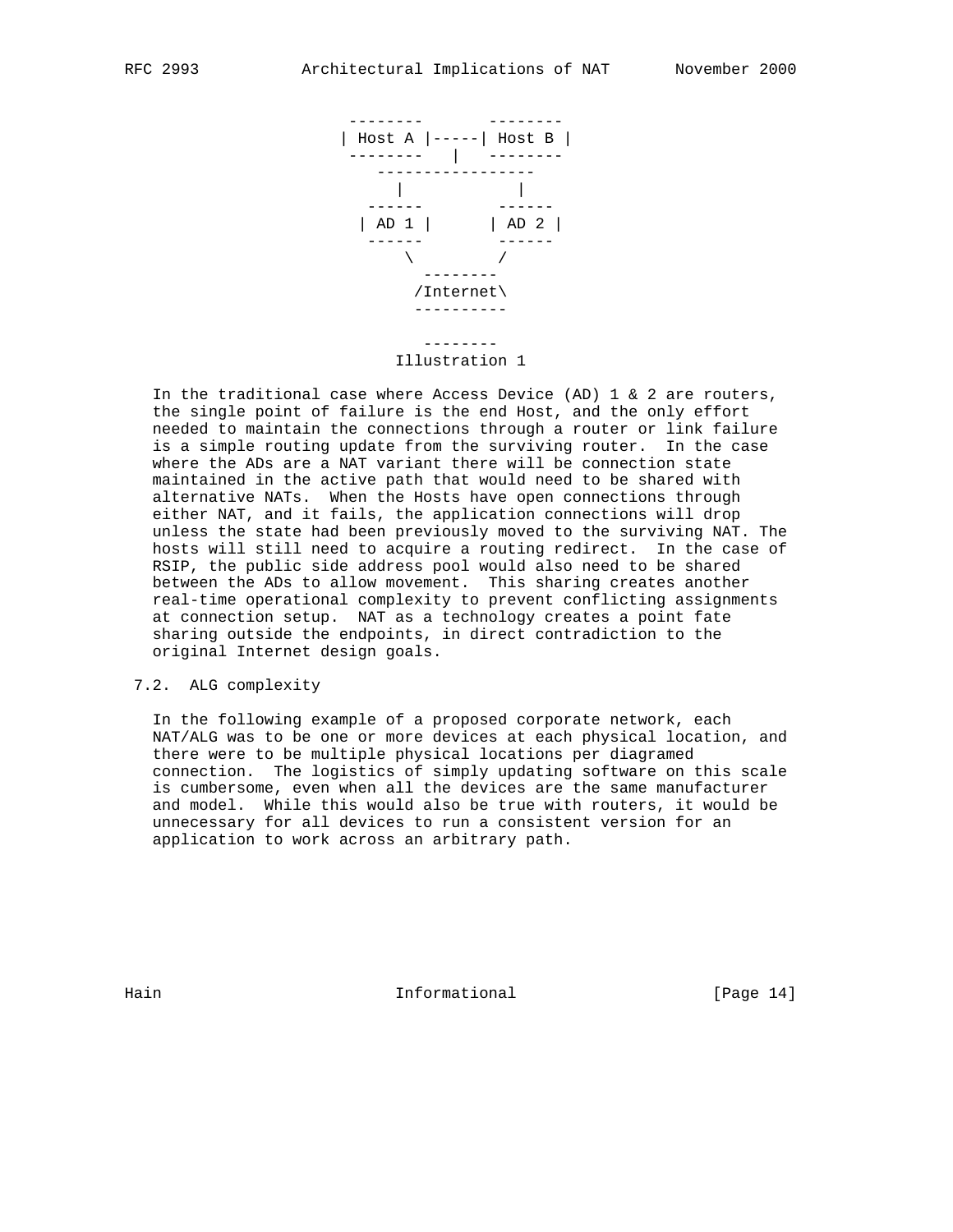

Illustration 2

# 7.3. TCP state violations

 The full range of upper layer architectural assumptions that are broken by NAT technologies may not be well understood without a very large-scale deployment, because it sometimes requires the diversity that comes with large-scale use to uncover unusual failure modes. The following example illustrates an instance of the problem discussed above in section 6.

Hain **Informational Informational** [Page 15]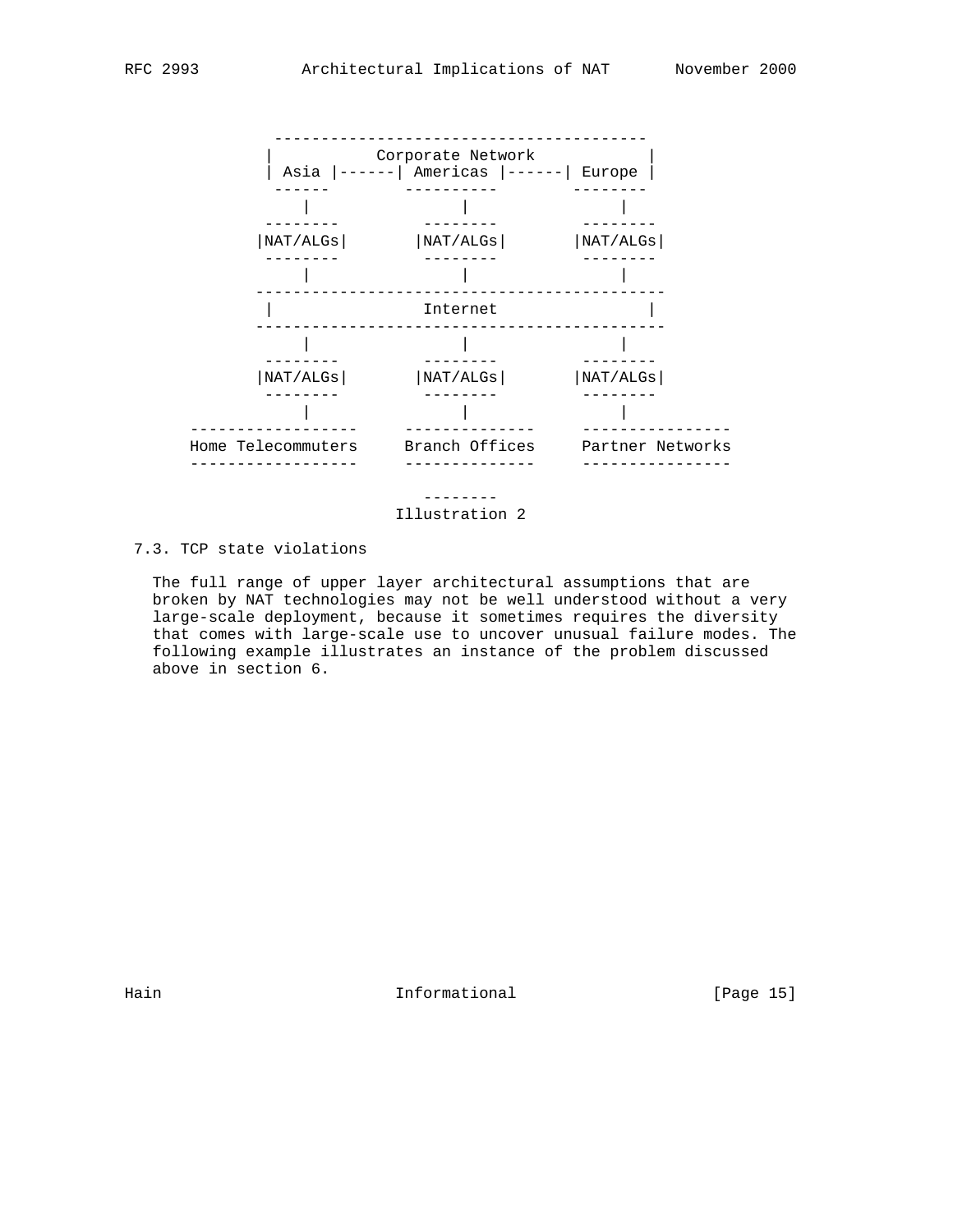

 Host A completes its transaction and closes the web service on TCP port 80, and the RSIP releases the public side address used for Host A. Host B attempts to open a connection to the same web service, and the NAT assigns then next free public side address which is the same one A just released. The source port selection rules on Host B happen to lead it to the same choice that A used. The connect request from Host B is rejected because the web server, conforming to the TCP specifications, has that 4-tuple in TIME WAIT for 4 minutes. By the time a call from Host B gets through to the helpdesk complaining about no access, the requested retry will work, so the issue is marked as resolved, when it in fact is an on-going, but intermittent, problem.

#### 7.4. Symmetric state management

 Operational management of networks incorporating stateful packet modifying device is considerably easier if inbound and outbound packets traverse the same path. (Otherwise it's a headache to keep state for the two directions synchronized.) While easy to say, even with careful planning it can be difficult to manage using a connectionless protocol like IP. The problem of creating redundant connections is ensuring that routes advertised to the private side reach the end nodes and map to the same device as the public side route advertisements. This state needs to persist throughout the lifetime of sessions traversing the NAT, in spite of frequent or simultaneous internal and external topology churn. Consider the following case where the -X- links are broken, or flapping.

Hain **Informational Informational** [Page 16]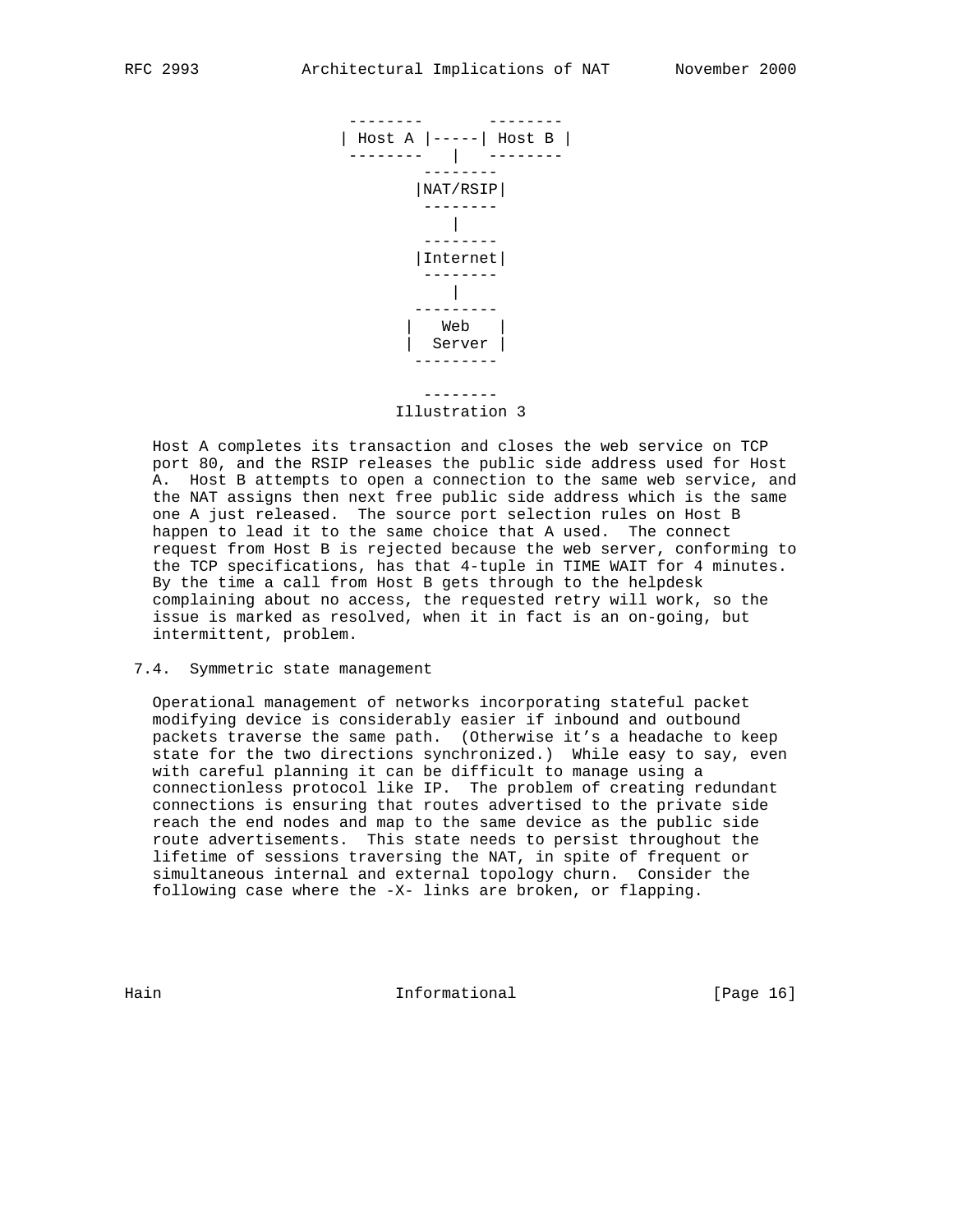

# Illustration 4

 To preserve a consistent view of routing, the best path to the Internet for Routers 1 & 2 is via NAT1, while the Internet is told the path to the address pool managed by the NATs is best found through NAT1. When the path X1 breaks, Router 2 would attempt to switch to NAT2, but the external return path would still be through NAT1. This is because the NAT1 device is advertising availability of a pool of addresses. Directly connected routers in this same situation would advertise the specific routes that existed after the loss. In this case, redundancy was useless.

Consider the case that the path between Router 1  $\&$  2 is up, and some remote link in the network X2 is down. It is also assumed that DNS returns addresses for both NATs when queried for Hosts A or B. When Host D tries to contact Host B, the request goes through NAT2, but due to the internal routing, the reply is through NAT1. Since the state information for this connection is in NAT2, NAT1 will provide a new mapping. Even if the remote path is restored, the connection will not be made because the requests are to the public IP of NAT2, while the replies are from the public IP of NAT1.

Hain **Informational Informational** [Page 17]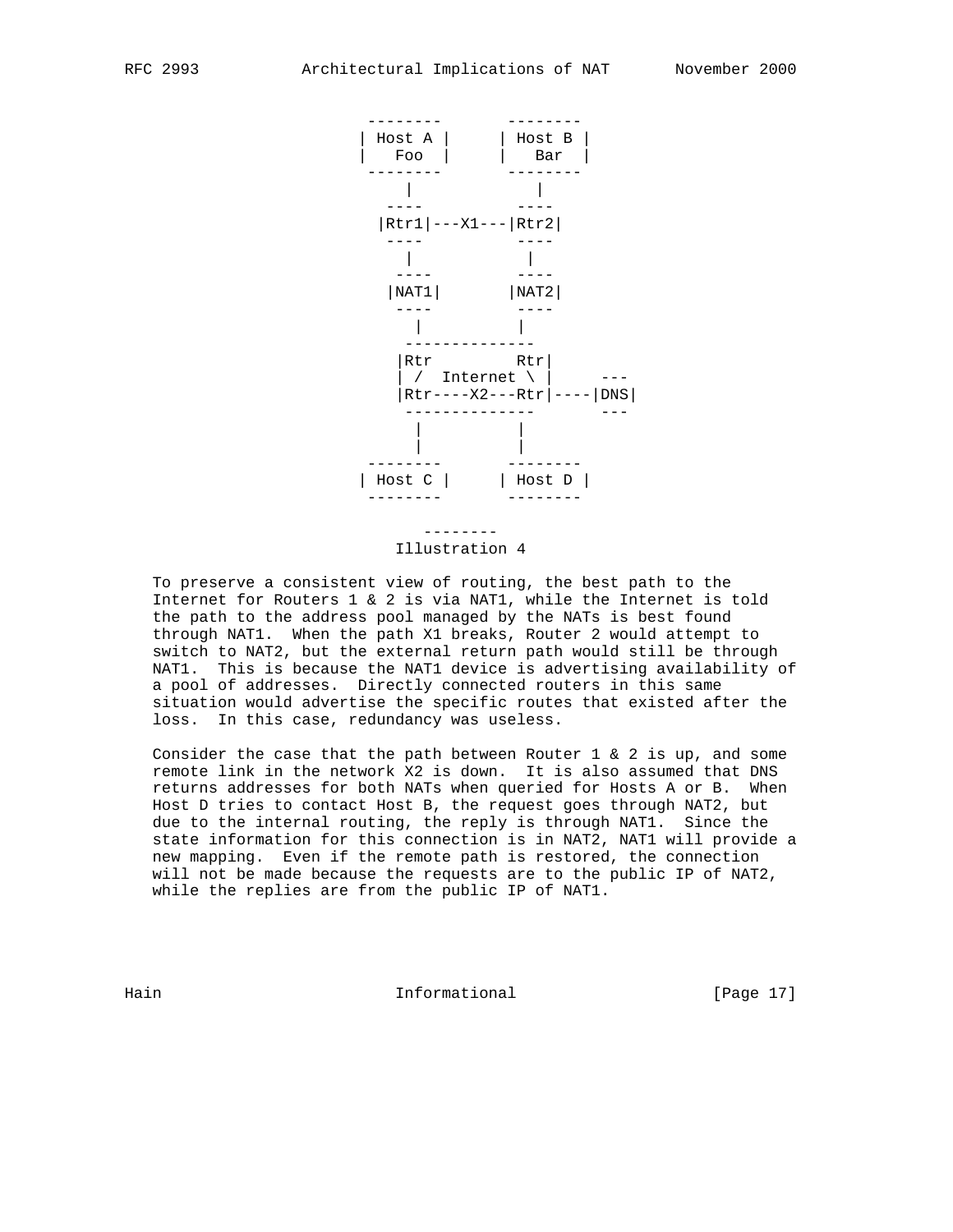In a third case, both Host A & B want to contact Host D, when the remote link X2 in the Internet breaks. As long as the path X1 is down, Host B is able to connect, but Host A is cut off. Without a thorough understanding of the remote topology (unlikely since Internet providers tend to consider that sensitive proprietary information), the administrator of Hosts A & B would have no clue why one worked and the other didn't. As far as he can tell the redundant paths through the NATs are up but only one connection works. Again, this is due to lack of visibility to the topology that is inherent when a stateful device is advertising availability to a pool rather than the actual connected networks.

 In any network topology, individual router or link failures may present problems with insufficient redundancy, but the state maintenance requirements of NAT present an additional burden that is not as easily understood or resolved.

7.5. Need for a globally unique FQDN when advertising public services

 The primary feature of NATs is the 'simple' ability to connect private networks to the public Internet. When the private network exists prior to installing the NAT, it is unlikely and unnecessary that its name resolver would use a registered domain. As noted in RFC 1123 [12] DNS queries may be resolved via local multicast. Connecting the NAT device, and reconfiguring it's resolver to proxy for all external requests allows access to the public network by hosts on the private network. Configuring the public DNS for the set of private hosts that need inbound connections would require a registered domain (either private, or from the connecting ISP) and a unique name. At this point the partitioned name space is concatenated and hosts would have different names based on inside vs. outside queries.

Hain **Informational Informational** [Page 18]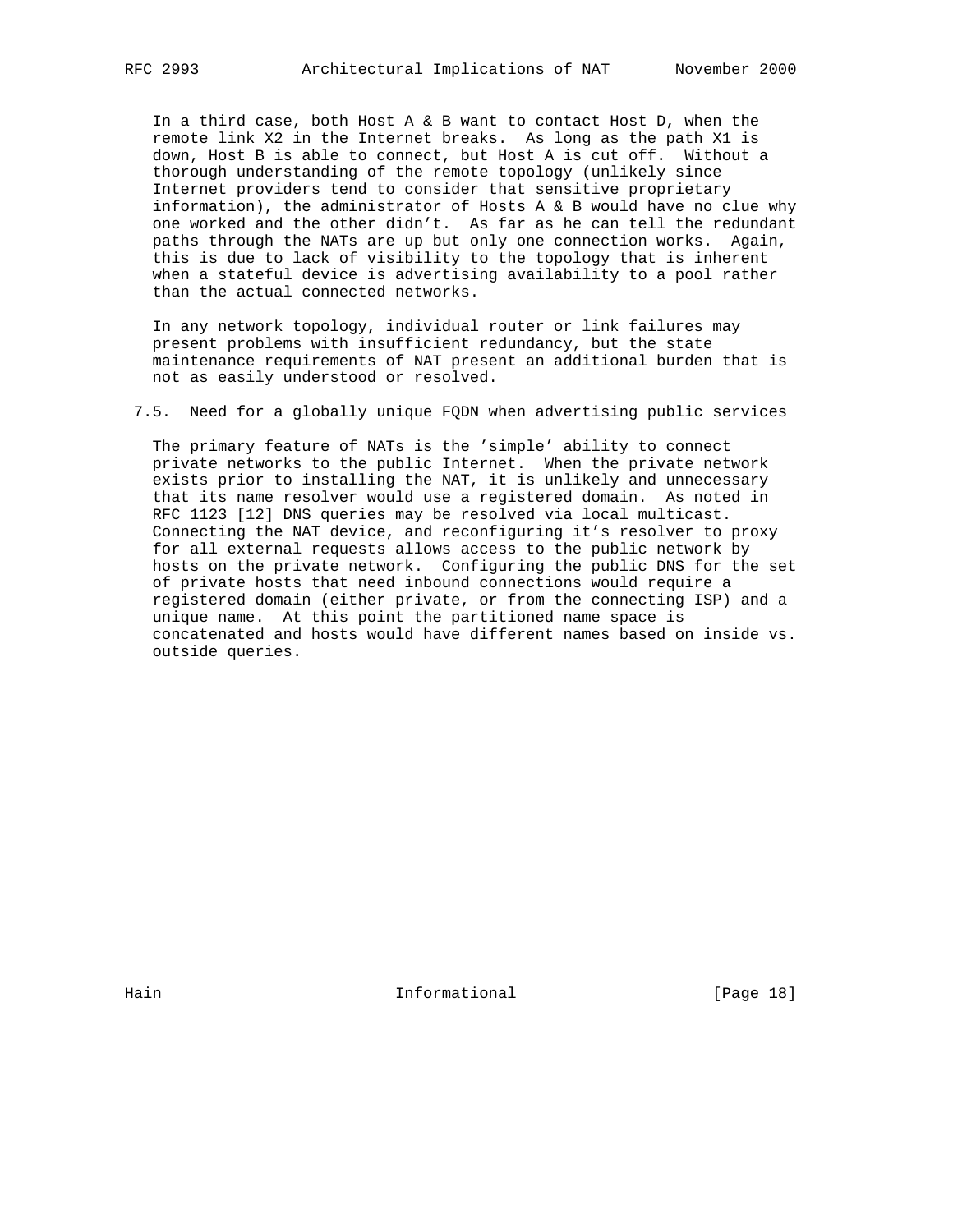

#### Illustration 5

 Everything in this simple example will work until an application embeds a name. For example, a Web service running on Host D might present embedded URL's of the form http://D/bar.html, which would work from Host C, but would thoroughly confuse Host A. If the embedded name resolved to the public address, Host A would be happy, but Host C would be looking for some remote machine. Using the public FQDN resolution to establishing a connection from Host C to D, the NAT would have to look at the destination rather than simply forwarding the packet out to the router. (Normal operating mode for a NAT is translate & forward out the other interface, while routers do not send packets back on the same interface they came from.) The NAT did not create the name space fragmentation, but it facilitates attempts to merge networks with independent name administrations.

7.6. L2TP tunnels increase frequency of address collisions

 The recent mass growth of the Internet has been driven by support of low cost publication via the web. The next big push appears to be support of Virtual Private Networks (VPNs) frequently accomplished using L2TP. Technically VPN tunnels treat an IP infrastructure as a multiplexing substrate allowing the endpoints to build what appear to be clear pathways from end-to-end. These tunnels redefine network visibility and increase the likelihood of address collision when

Hain **Informational Informational** [Page 19]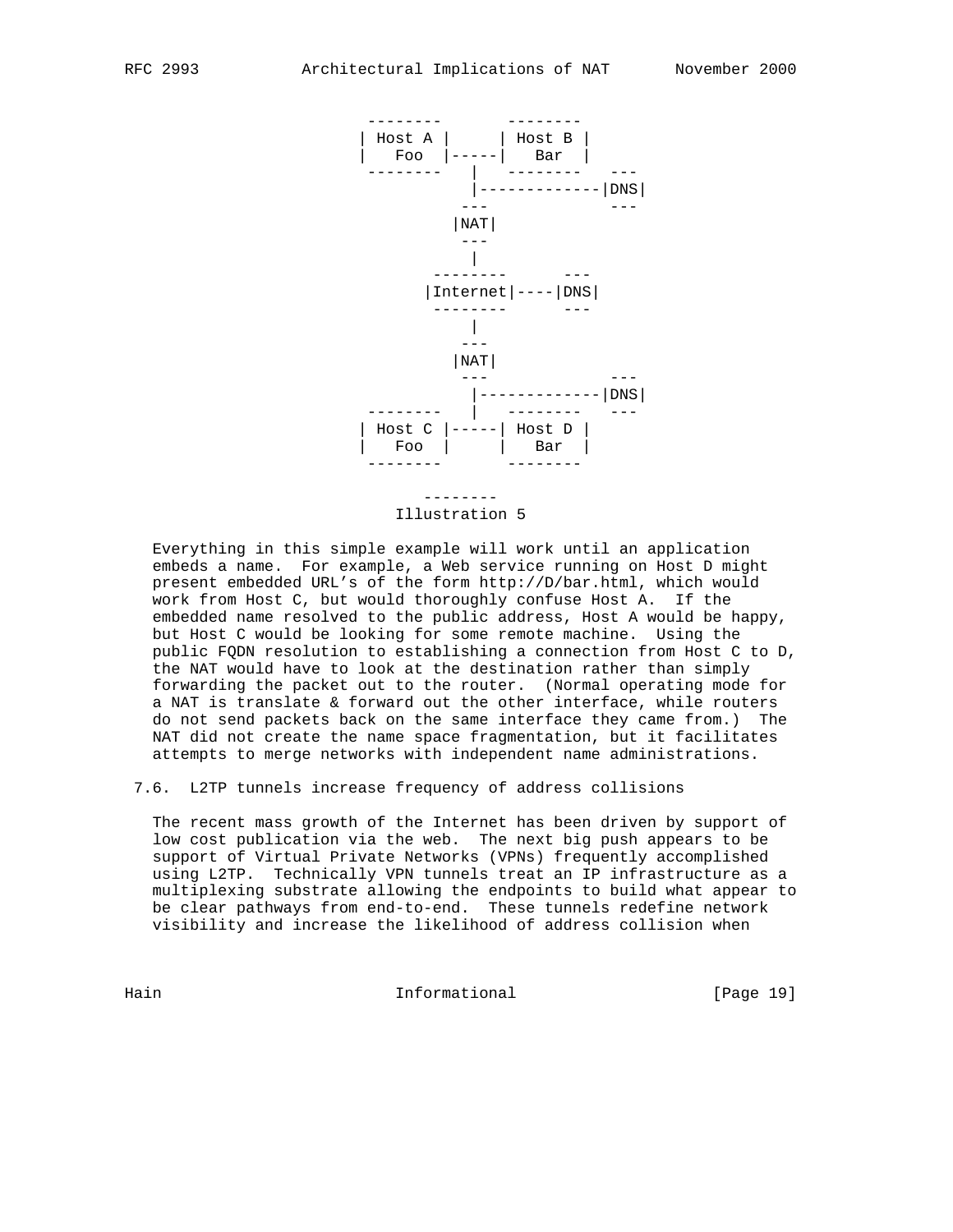traversing multiple NATs. Address management in the private space behind NATs will become a significant burden, as there is no central body capable of, or willing to do it. The lower burden for the ISP is actually a transfer of burden to the local level, because administration of addresses and names becomes both distributed and more complicated.

 As noted in RFC-1918, the merging of private address spaces can cause an overlap in address use, creating a problem. L2TP tunnels will increase the likelihood and frequency of that merging through the simplicity of their establishment. There are several configurations of address overlap which will cause failure, but in the simple example shown below the private use address of Host B matches the private use address of the VPN pool used by Host A for inbound connections. When Host B tries to establish the VPN interface, Host A will assign it an address from its pool for inbound connections, and identify the gateway for Host B to use. In the example, Host B will not be able to distinguish the remote VPN gateway address of Host A from its own private address on the physical interface, thus the connection will fail. Since private use addresses are by definition not publicly coordinated, as the complexity of the VPN mesh increases so does the likelihood that there will be a collision that cannot be resolved.

| 10.10.10.10 |  | $\vert$ --------L2TP-------  Assigned by A                                                |  |
|-------------|--|-------------------------------------------------------------------------------------------|--|
| Host A      |  | Host B                                                                                    |  |
| 10.1.1.1    |  | $\vert - - \vert \text{NAT} \vert - - - - - \vert \text{NAT} \vert - - \vert$ 10.10.10.10 |  |
|             |  |                                                                                           |  |

#### --------

# Illustration 6

# 7.7. Centralized data collection system report correlation

 It has been reported that NAT introduces additional challenges when intrusion detection systems attempt to correlate reports between sensors inside and outside the NAT. While the details of individual systems are beyond the scope of this document, it is clear that a centralized system with monitoring agents on both sides of the NAT would also need access to the current NAT mappings to get this right. It would also be critical that the resulting data be indexed properly if there were agents behind multiple NATs using the same address range for the private side.

 This also applies to management data collected via SNMP. Any time the data stream carries an IP address; the central collector or ALG will need to manipulate the data based on the current mappings in the

Hain Informational [Page 20]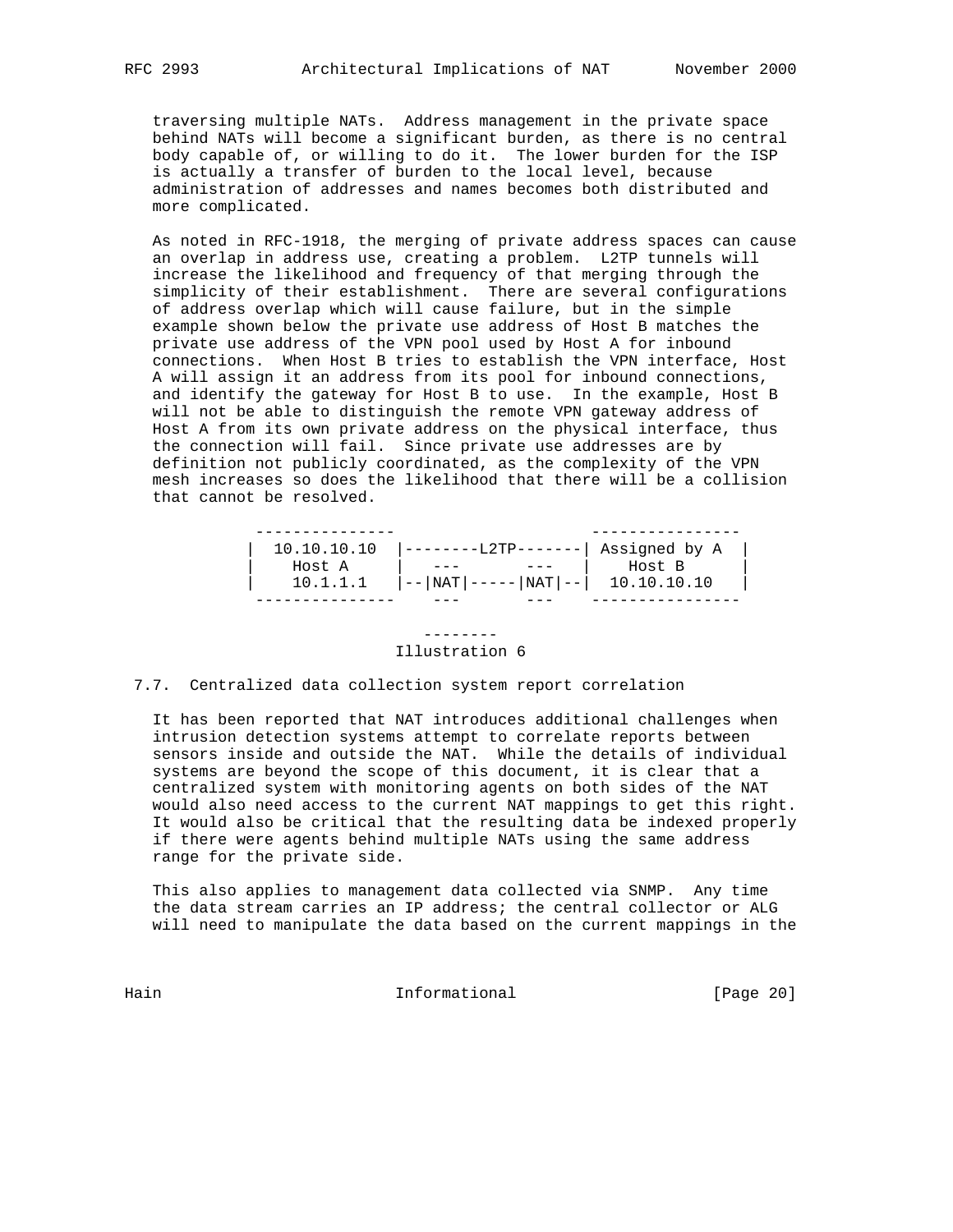NAT.

# 8. IPv6

 It has been argued that IPv6 is no longer necessary because NATs relieve the address space constraints and allow the Internet to continue growing. The reality is they point out the need for IPv6 more clearly than ever. People are trying to connect multiple machines through a single access line to their ISP and have been willing to give up some functionality to get that at minimum cost.

 Frequently the reason for cost increases is the perceived scarcity (therefore increased value) of IPv4 addresses, which would be eliminated through deployment of IPv6. This crisis mentality is creating a market for a solution to a problem already solved with greater flexibility by IPv6.

 If NAT had never been defined, the motivation to resolve the dwindling IPv4 address space would be a much greater. Given that NATs are enabling untold new hosts to attach to the Internet daily, it is difficult to ascertain the actual impact to the lifetime of IPv4, but NAT has certainly extended it. It is also difficult to determine the extent of delay NAT is causing for IPv6, both by relieving the pressure, and by redirecting the intellectual cycles away from the longer-term solution.

 But at the same time NAT functionality may be a critical facilitator in the deployment of IPv6. There are already 100 million or more computers running IPv4 on data networks. Some of these networks are connected to and thus part of the Internet and some are on private isolated networks. It is inconceivable that we could have a "flag day" and convert all of the existing IPv4 nodes to IPv6 at the same time. There will be a very long period of coexistence while both IPv4 and IPv6 are being used in the Internet and in private networks. The original IPv6 transition plan relied heavily on having new IPv6 nodes also be able to run IPv4 - a "dual stack" approach. When the dual stack node looks up another node in the DNS it will get back a IPv4 or an IPv6 address in response. If the response is an IPv4 address then the node uses IPv4 to contact the other node. And if the response is an IPv6 address then IPv6 can be used to make the contact. Turning the NAT into a 6to4 [13]router enables widespread deployment of IPv6 while providing an IPv4 path if IPv6 is unavailable. While this maintains the current set of issues for IPv4 connections, it reestablishes the end-to-end principle for IPv6 connections.

Hain **Informational Informational** [Page 21]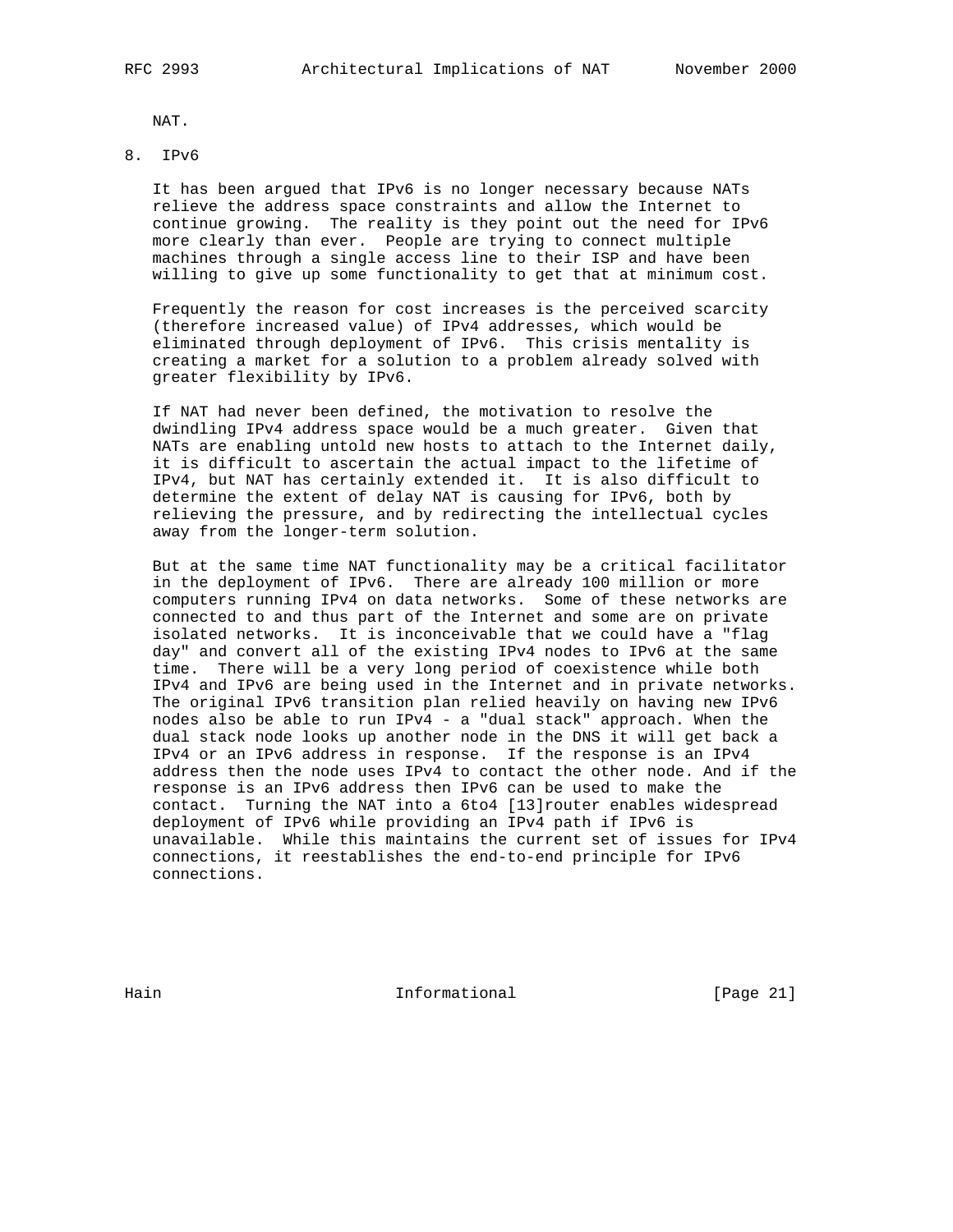An alternative methodology would be to translate the packets between IPv6 and IPv4 at the boarders between IPv4 supporting networks and IPv6 supporting networks. The need for this functionality was recognized in [RFC 1752], the document that recommended to the IETF that IPv6 be developed and recommended that a set of working groups be established to work on a number of specific problems. Header translation (i.e, NAT) was one of those problems.

 Of course, NATs in an IPv6 to IPv4 translation environment encounter all of the same problems that NATs encounter in a pure IPv4 and the environment and cautions in this document apply to both situations.

9. Security Considerations

 NAT (particularly NAPT) actually has the potential to lower overall security because it creates the illusion of a security barrier, but does so without the managed intent of a firewall. Appropriate security mechanisms are implemented in the end host, without reliance on assumptions about routing hacks, firewall filters, or missing NAT translations, which may change over time to enable a service to a neighboring host. In general, defined security barriers assume that any threats are external, leading to practices that make internal breaches much easier.

 IPsec RFC-2401 [7] defines a set of mechanisms to support packet level authentication and encryption for use in IP networks. While this may be less efficient than application-level security but in the words of RFC-1752 [14] "support for basic packet-level authentication will provide for the adoption of a much needed, widespread, security infrastructure throughout the Internet."

 NATs break IPsec's authentication and encryption technologies because these technologies depend on an end-to-end consistency of the IP addresses in the IP headers, and therefore may stall further deployment of enhanced security across the Internet. NATs raise a number of specific issues with IPsec. For example;

- Use of AH is not possible via NAT as the hash protects the IP address in the header.
- Authenticated certificates may contain the IP address as part of the subject name for authentication purposes.
- Encrypted Quick Mode structures may contain IP addresses and ports for policy verifications.
- The Revised Mode of public key encryption includes the peer identity in the encrypted payload.

Hain **Informational Informational** [Page 22]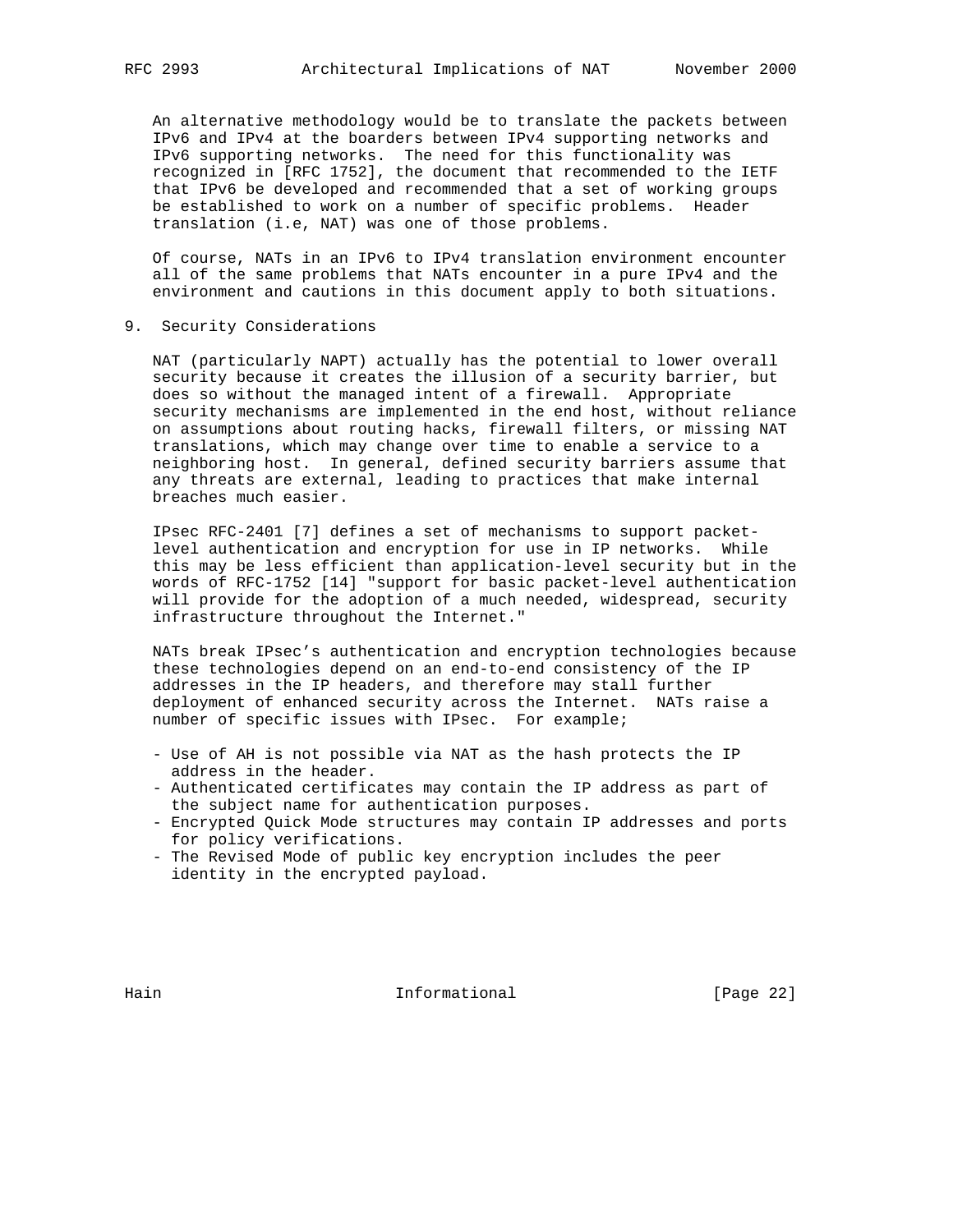It may be possible to engineer and work around NATs for IPsec on a case-by-case basis, but at the cost of restricting the trust model, as discussed in section 4 above. With all of the restrictions placed on deployment flexibility, NATs present a significant obstacle to security integration being deployed in the Internet today.

 As noted in the RFC-2694 [15], the DNS/ALG cannot support secure DNS name servers in the private domain. Zone transfers between DNSsec servers will be rejected when necessary modifications are attempted. It is also the case that DNS/ALG will break any modified, signed responses. This would be the case for all public side queries of private nodes, when the DNS server is on the private side. It would also be true for any private side queries for private nodes, when the DNS server is on the public side. Digitally signed records could be modified by the DNS/ALG if it had access to the source authentication key. DNSsec has been specifically designed to avoid distribution of this key, to maintain source authenticity. So NATs that use DNS/ALG to repair the namespace resolutions will either; break the security when modifying the record, or will require access to all source keys to requested resolutions.

 Security mechanisms that do not protect or rely on IP addresses as identifiers, such as TLS [16], SSL [17], or SSH [18] may operate in environments containing NATs. For applications that can establish and make use of this type of transport connection, NATs do not create any additional complications. These technologies may not provide sufficient protection for all applications as the header is exposed, allowing subversive acts like TCP resets. RFC-2385 [19] discusses the issues in more detail.

 Arguments that NATs may operate in a secure mode preclude true End to-End security, as the NAT becomes the security endpoint. Operationally the NAT must be managed as part of the security domain, and in this mode the packets on the unsecured side of the NAT are fully exposed.

# 10. Deployment Guidelines

 Given that NAT devices are being deployed at a fairly rapid pace, some guidelines are in order. Most of these cautionary in nature and are designed to make sure that the reader fully understands the implications of the use of NATs in their environment.

 - Determine the mechanism for name resolution, and ensure the appropriate answer is given for each address administration. Embedding the DNS server, or a DNS ALG in the NAT device will likely be more manageable than trying to synchronize independent DNS systems across administrations.

Hain Informational [Page 23]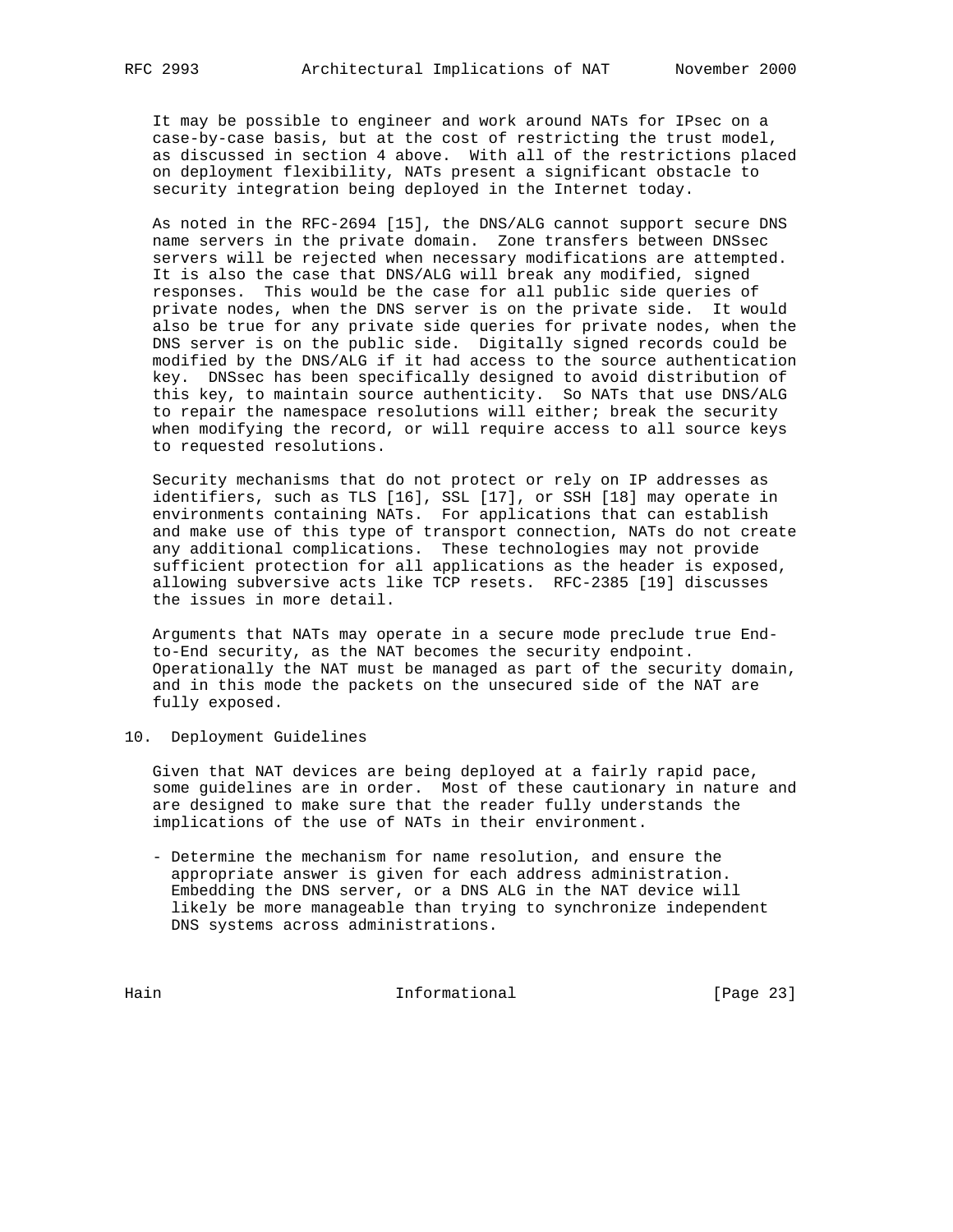- Is the NAT configured for static one to one mappings, or will it dynamically manage them? If dynamic, make sure the TTL of the DNS responses is set to 0, and that the clients pay attention to the don't cache notification.
- Will there be a single NAT device, or parallel with multiple paths? If single, consider the impact of a device failure. If multiple, consider how routing on both sides will insure the packets flow through the same box over the connection lifetime of the applications.
- Examine the applications that will need to traverse the NAT and verify their immunity to address changes. If necessary provide an appropriate ALG or establish a VPN to isolate the application from the NAT.
- Determine need for public toward private connections, variability of destinations on the private side, and potential for simultaneous use of public side port numbers. NAPTs increase administration if these apply.
- Determine if the applications traversing the NAPT or RSIP expect all ports from the public IP address to be the same endpoint. Administrative controls to prevent simultaneous access from multiple private hosts will be required if this is the case.
- If there are encrypted payloads, the contents cannot be modified unless the NAT is a security endpoint, acting as a gateway between security realms. This precludes end-to-end confidentiality, as the path between the NAT and endpoint is exposed.
- Determine the path for name resolutions. If hosts on the private side of a NAPT or RSIP server need visibility to each other, a private side DNS server may be required.
- If the environment uses secure DNS records, the DNS/ALG will require access to the source authentication keys for all records to be translated.
- When using VPNs over NATs, identify a clearinghouse for the private side addresses to avoid collisions.
- Assure that applications used both internally and externally avoid embedding names, or use globally unique ones.
- When using RSIP, recognize the scope is limited to individual private network connecting to the public Internet. If other NATs are in the path (including web-server load-balancing devices), the advantage of RSIP (end-to-end address/port pair use) is lost.
- For RSIP, determine the probability of TCP\_Time\_Wait collisions when subsequent private side hosts attempt to contact a recently disconnected public side service.

Hain **Informational Informational** [Page 24]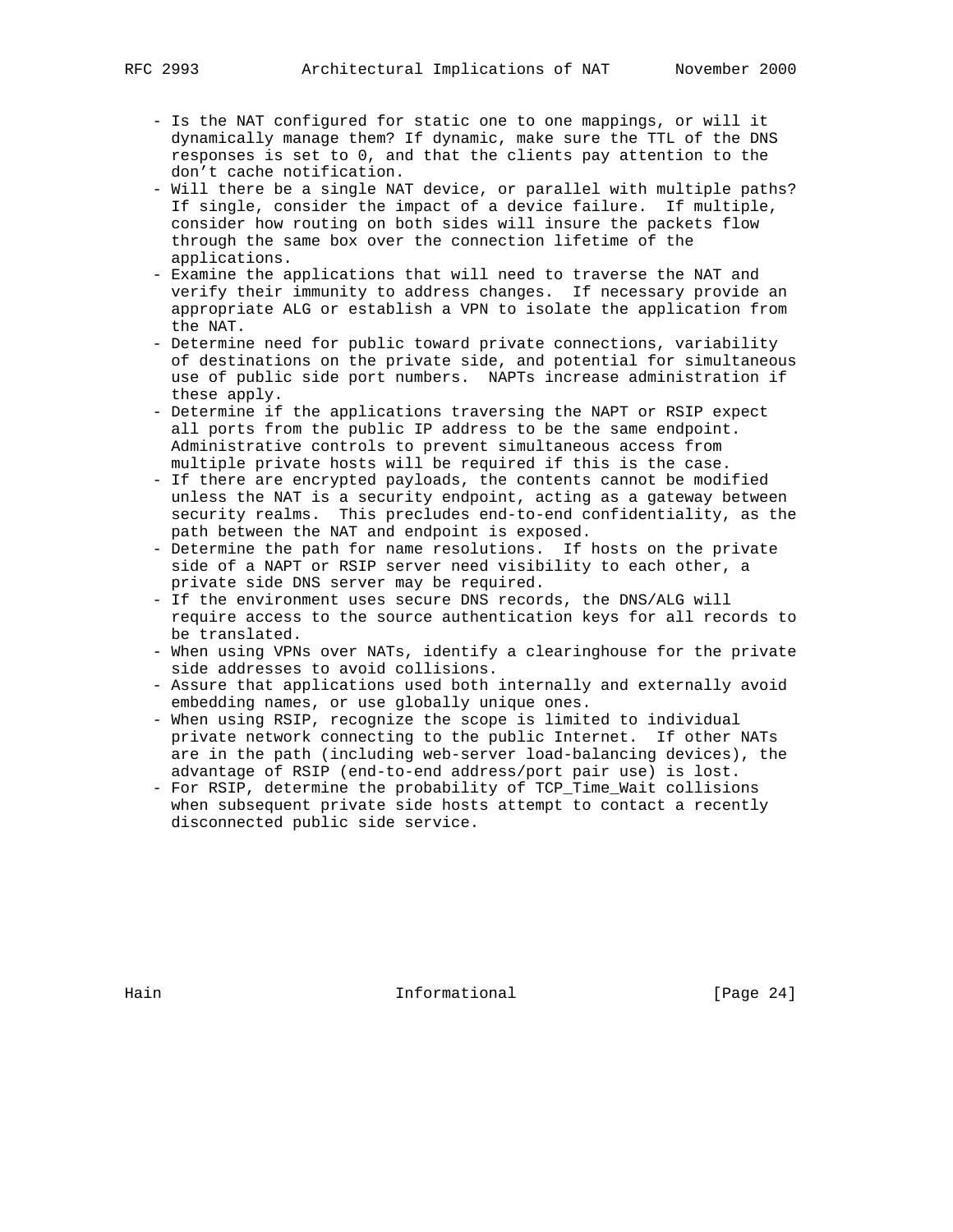11. Summary

 Over the 6-year period since RFC-1631, the experience base has grown, further exposing concerns raised by the original authors. NAT breaks a fundamental assumption of the Internet design; the endpoints are in control. Another design principle, 'keep-it-simple' is being overlooked as more features are added to the network to work around the complications created by NATs. In the end, overall flexibility and manageability are lowered, and support costs go up to deal with the problems introduced.

 Evangelists, for and against the technology, present their cases as righteous while downplaying any rebuttals.

- NATs are a 'fact of life', and will proliferate as an enhancement that sustains the existing IPv4 infrastructure.
- NATs are a 'necessary evil' and create an administrative burden that is not easily resolved. More significantly, they inhibit the roll out of IPsec, which will in turn slow growth of applications that require a secure infrastructure.

 In either case, NATs require strong applicability statements, clearly declaring what works and what does not.

An overview of the pluses and minuses:

| NAT advantages                                                   | NAT disadvantages                                                        |
|------------------------------------------------------------------|--------------------------------------------------------------------------|
| Masks global address changes                                     | Breaks end-to-end model                                                  |
| Eases renumbering when providers<br>change                       | Facilitates concatenation of<br>multiple name spaces<br>Breaks IPsec     |
|                                                                  | Stateful points of failure                                               |
| Address administrations avoid                                    | Requires source specific DNS reply                                       |
| justifications to registries                                     | or DNS/ALG                                                               |
|                                                                  | DNS/ALG breaks DNSsec replies                                            |
| Lowers address utilization                                       | Enables end-to-end address<br>conflicts                                  |
| Lowers ISP support burden                                        | Increases local support burden and<br>complexity                         |
| Transparent to end systems in some                               | Unique development for each app                                          |
| cases                                                            |                                                                          |
| Load sharing as virtual host<br>Delays need for IPv4 replacement | Performance limitations with scale<br>May complicate integration of IPv6 |
|                                                                  |                                                                          |

Hain **Informational Informational** [Page 25]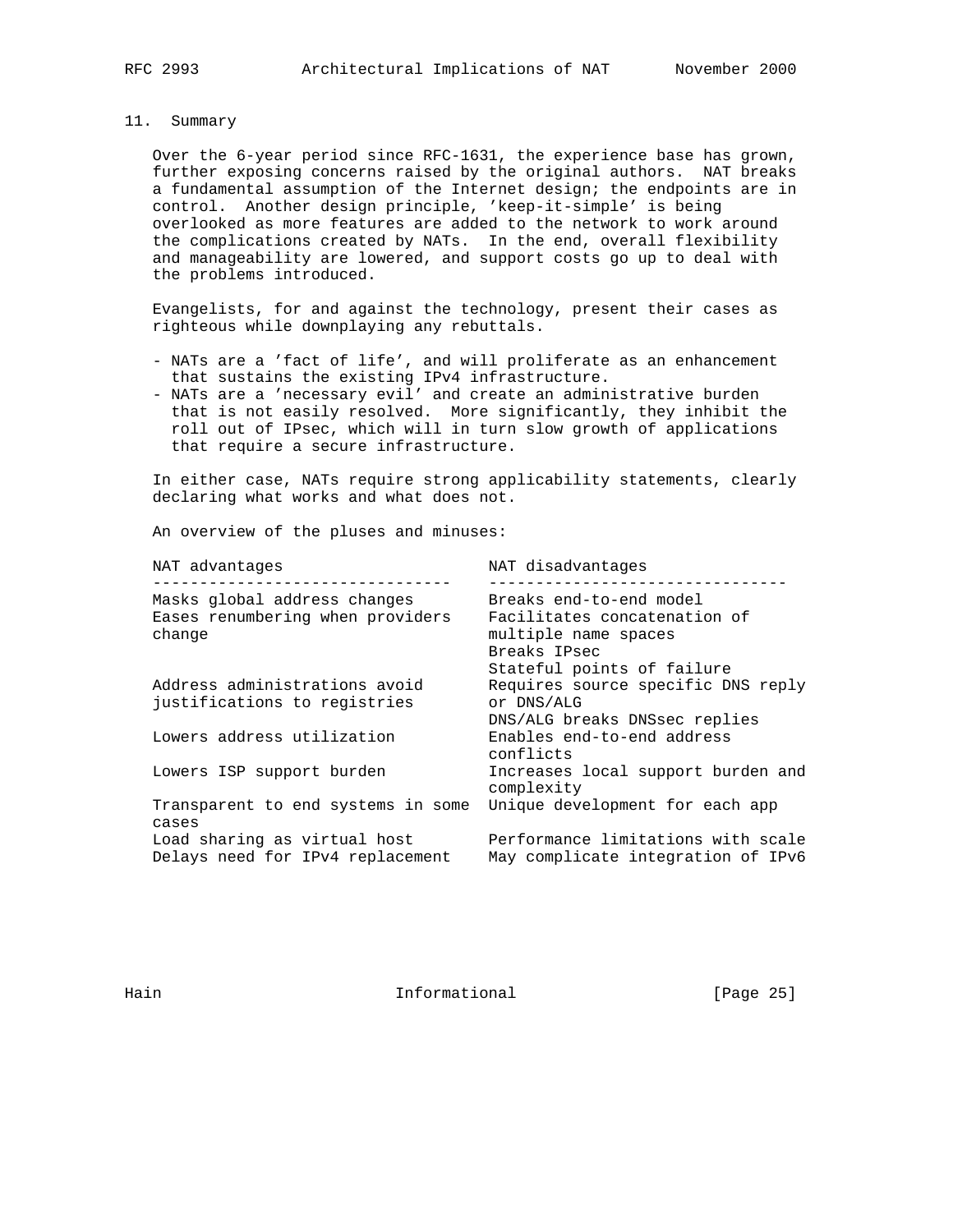There have been many discussions lately about the value of continuing with IPv6 development when the market place is widely deploying IPv4 NATs. A shortsighted view would miss the point that both have a role, because NATs address some real-world issues today, while IPv6 is targeted at solving fundamental problems, as well as moving forward. It should be recognized that there will be a long co existence as applications and services develop for IPv6, while the lifetime of the existing IPv4 systems will likely be measured in decades. NATs are a diversion from forward motion, but they do enable wider participation at the present state. They also break a class of applications, which creates the need for complex work-around scenarios.

 Efforts to enhance general security in the Internet include IPsec and DNSsec. These technologies provide a variety of services to both authenticate and protect information during transit. By breaking these technologies, NAT and the DNS/ALG work-around, hinder deployment of enhanced security throughout the Internet.

 There have also been many questions about the probability of VPNs being established that might raise some of the listed concerns. While it is hard to predict the future, one way to avoid ALGs for each application is to establish a L2TP over the NATs. This restricts the NAT visibility to the headers of the tunnel packets, and removes its effects from all applications. While this solves the ALG issues, it raises the likelihood that there will be address collisions as arbitrary connections are established between uncoordinated address spaces. It also creates a side concern about how an application establishes the necessary tunnel.

 The original IP architecture is powerful because it provides a general mechanism on which other things (yet unimagined) may be built. While it is possible to build a house of cards, time and experience have lead to building standards with more structural integrity. IPv6 is the long-term solution that retains end-to-end transparency as a principle. NAT is a technological diversion to sustain the lifetime of IPv4.

Hain **Informational Informational** [Page 26]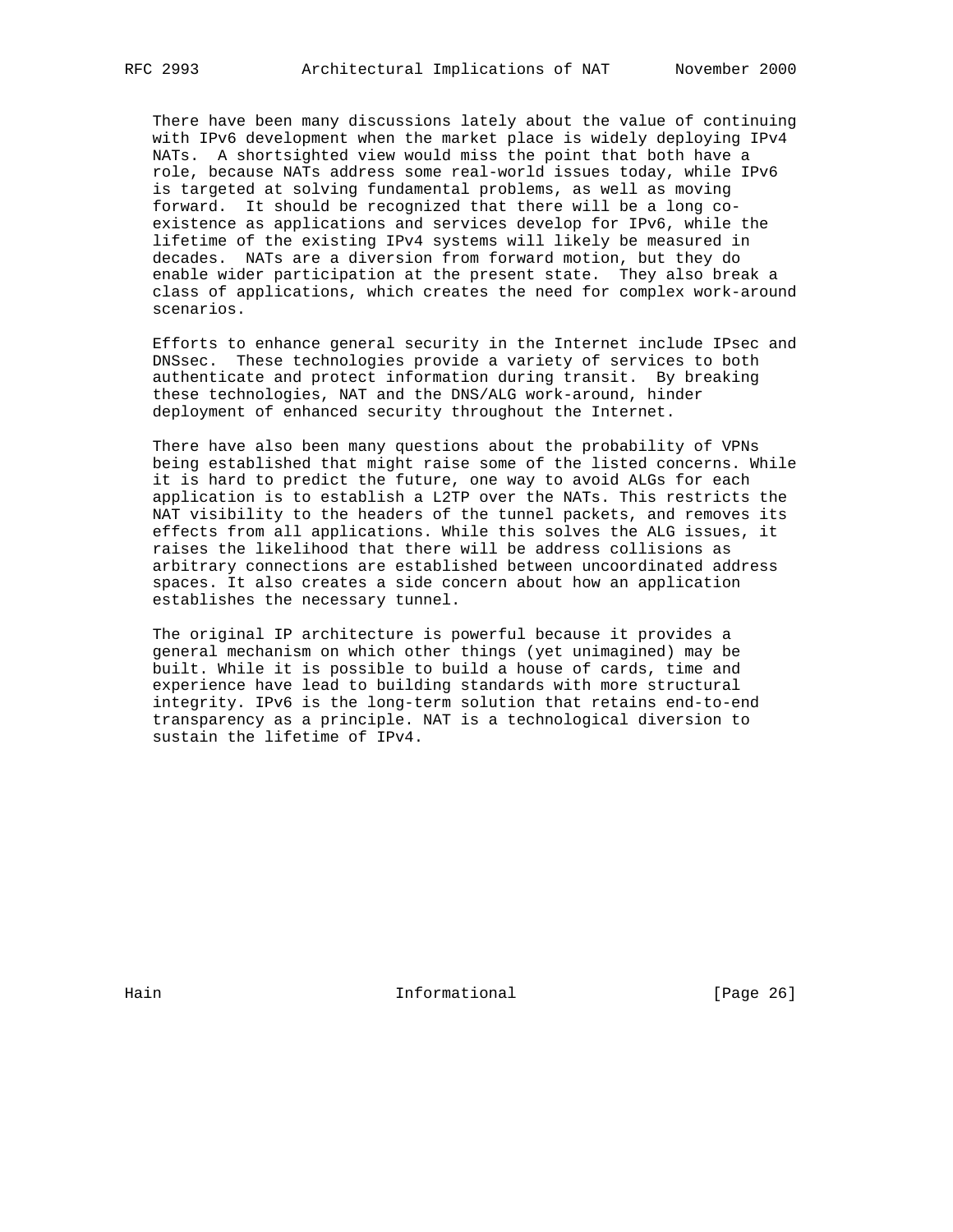# 12. References

- 1 Bradner, S., " The Internet Standards Process -- Revision 3", BCP 9, RFC 2026, October 1996.
- 2 Egevang, K. and P. Francis, "The IP Network Address Translator", RFC 1631, May 1994.
- 3 Srisuresh, P. and M. Holdrege, "NAT Terminology and Considerations", RFC 2663, August 1999.
- 4 Rekhter, Y., Moskowitz, B., Karrenberg, D., de Groot, G. and E. Lear, "Address Allocation for Private Internets", BCP 5, RFC 1918, February 1996.
- 5 Carpenter, B., Crowcroft, J. and Y. Rekhter, "IPv4 Address Behavior Today", RFC 2101, February 1997.
- 6 M. Borella, D. Grabelsky, J., K. Tuniguchi, "Realm Specific IP: Protocol Specification", Work in Progress, March 2000.
- 7 Kent, S. and R. Atkinson, "Security Architecture for IP", RFC 2401, November 1998.
- 8 Carpenter, B., "Internet Transparency", RFC 2775, February 2000.
- 9 Hubbard, K., Kosters, M., Conrad, D., Karrenberg, D. and J. Postel, "Internet Registry IP Allocation Guidelines", BCP 12, RFC 2050, November 1996.
- 10 Postel, J., "Transmission Control Protocol", STD 7, RFC 793, September 1981.
- 11 Jacobson, V., Braden, R. and L. Zhang, "TCP Extension for High- Speed Paths", RFC 1185, October 1990.
- 12 Braden, R., "Requirements for Internet Hosts", STD 3, RFC 1123, October 1989.
- 13 Carpenter, B. and K. Moore, "Connection of IPv6 Domains via IPv4 Clouds without Explicit Tunnels", Work in Progress.
- 14 Bradner, S. and A. Mankin, "Recommendation for IPng", RFC 1752, January 1995.
- 15 Srisuresh, P., Tsirtsis, G., Akkiraju, P. and A. Heffernan, "DNS extensions to NAT", RFC 2694, September 1999.

Hain **Informational Informational** [Page 27]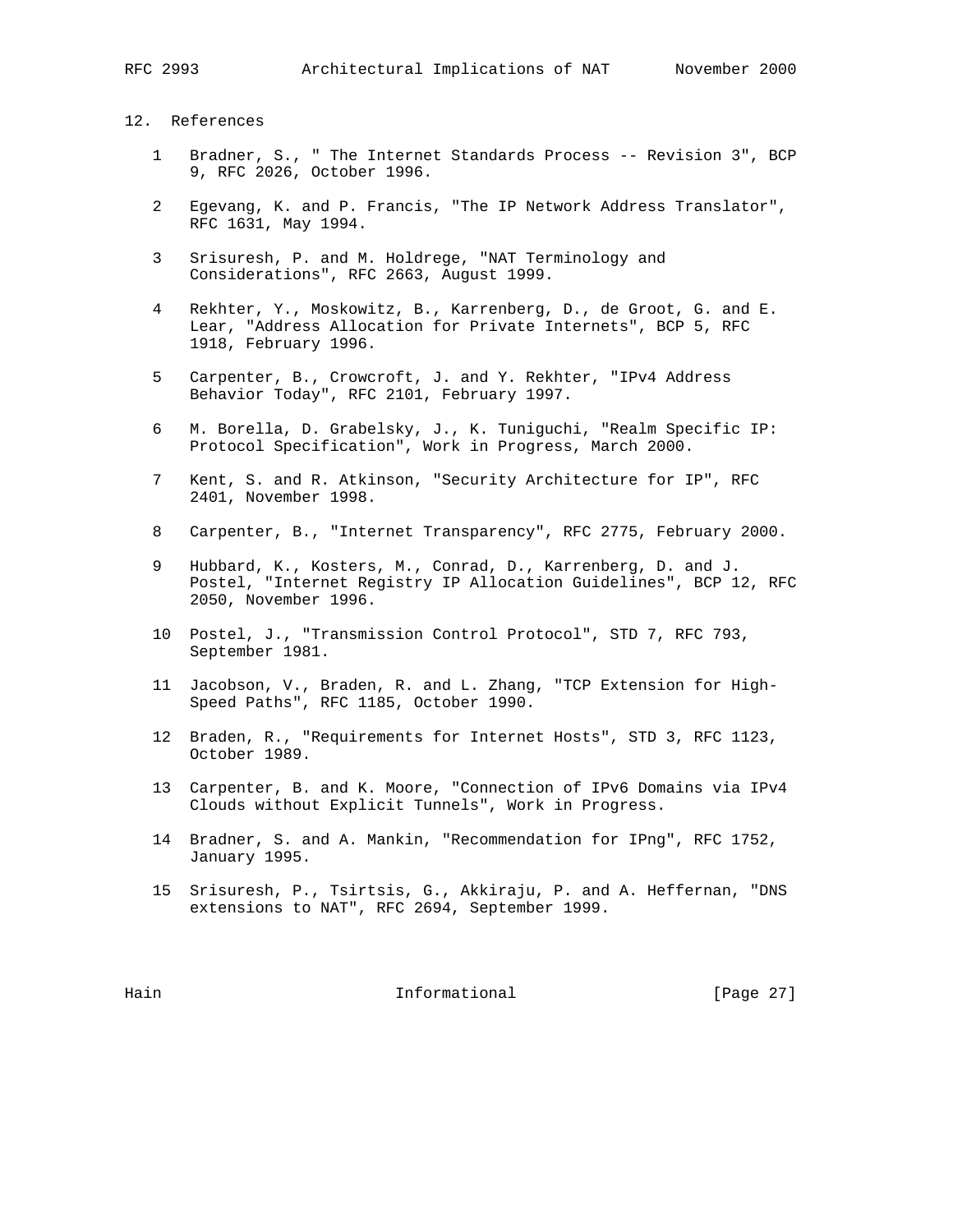- 16 Dierks, T. and C. Allen, "The TLS Protocol", RFC 2246, January 1999.
- 17 http://home.netscape.com/eng/ssl3/ssl-toc.html, March 1996.
- 18 T. Ylonen, et al., "SSH Protocol Architecture", Work in Progress, August 1998.
- 19 Heffernan, A., "Protection of BGP Sessions via the TCP MD5 Signature Option", RFC 2385, August 1998.
- 13. Acknowledgments

 Valuable contributions to this document came from the IAB, Vern Paxson (lbl), Scott Bradner (harvard), Keith Moore (utk), Thomas Narten (ibm), Yakov Rekhter (cisco), Pyda Srisuresh, Matt Holdrege (lucent), and Eliot Lear (cisco).

14. Author's Address

 Tony Hain Microsoft One Microsoft Way Redmond, Wa. USA

 Phone: 1-425-703-6619 EMail: tonyhain@microsoft.com

Hain **Informational Informational** [Page 28]